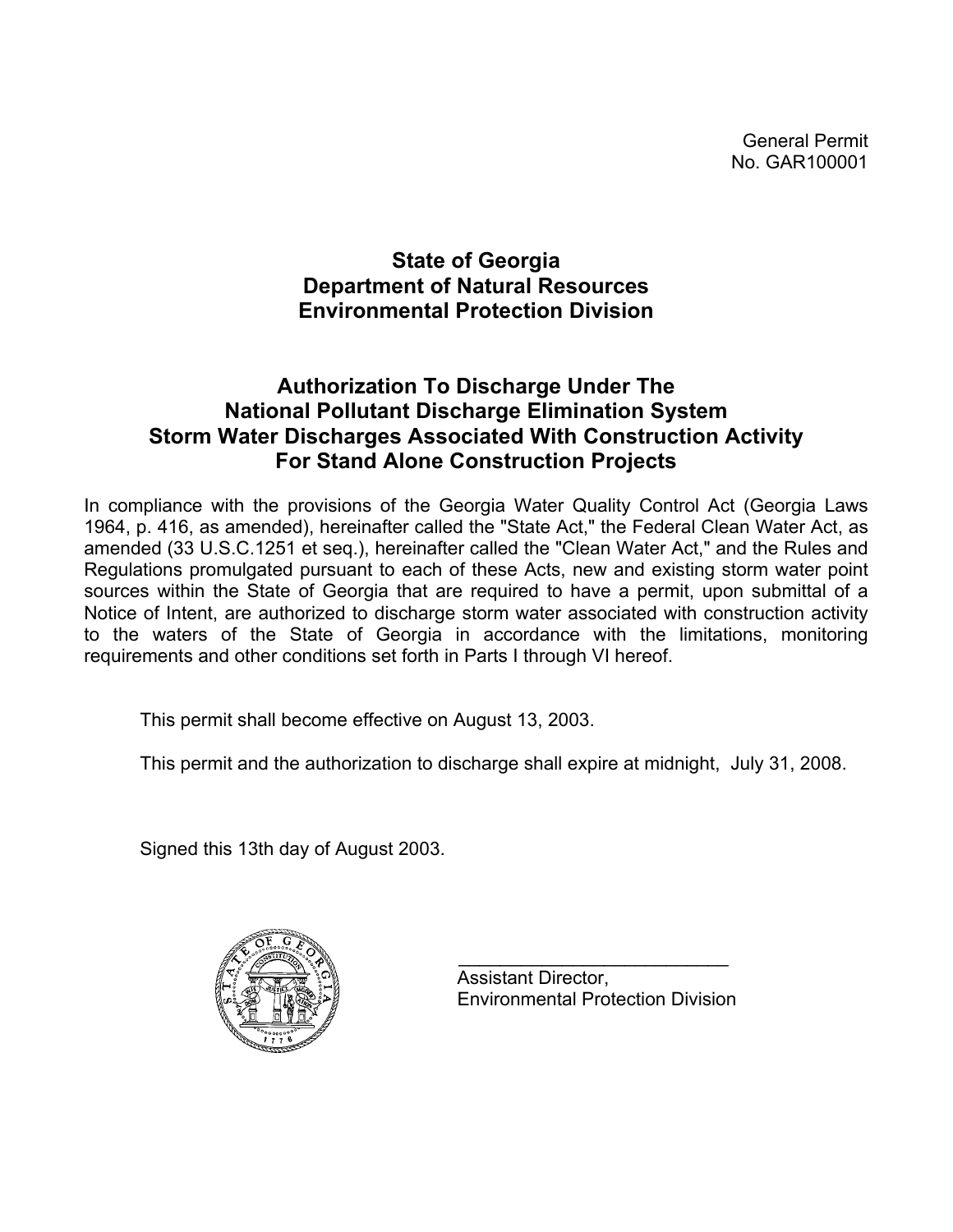## **TABLE OF CONTENTS**

### **Section**

#### Page

Part I. COVERAGE UNDER THIS PERMIT

### Part II. NOTICE OF INTENT REQUIREMENTS

### PART III. SPECIAL CONDITIONS, MANAGEMENT PRACTICES, PERMIT VIOLATIONS AND OTHER **LIMITATIONS**

### Part IV. EROSION, SEDIMENTATION AND POLLUTION CONTROL PLAN

## Part V. STANDARD PERMIT CONDITIONS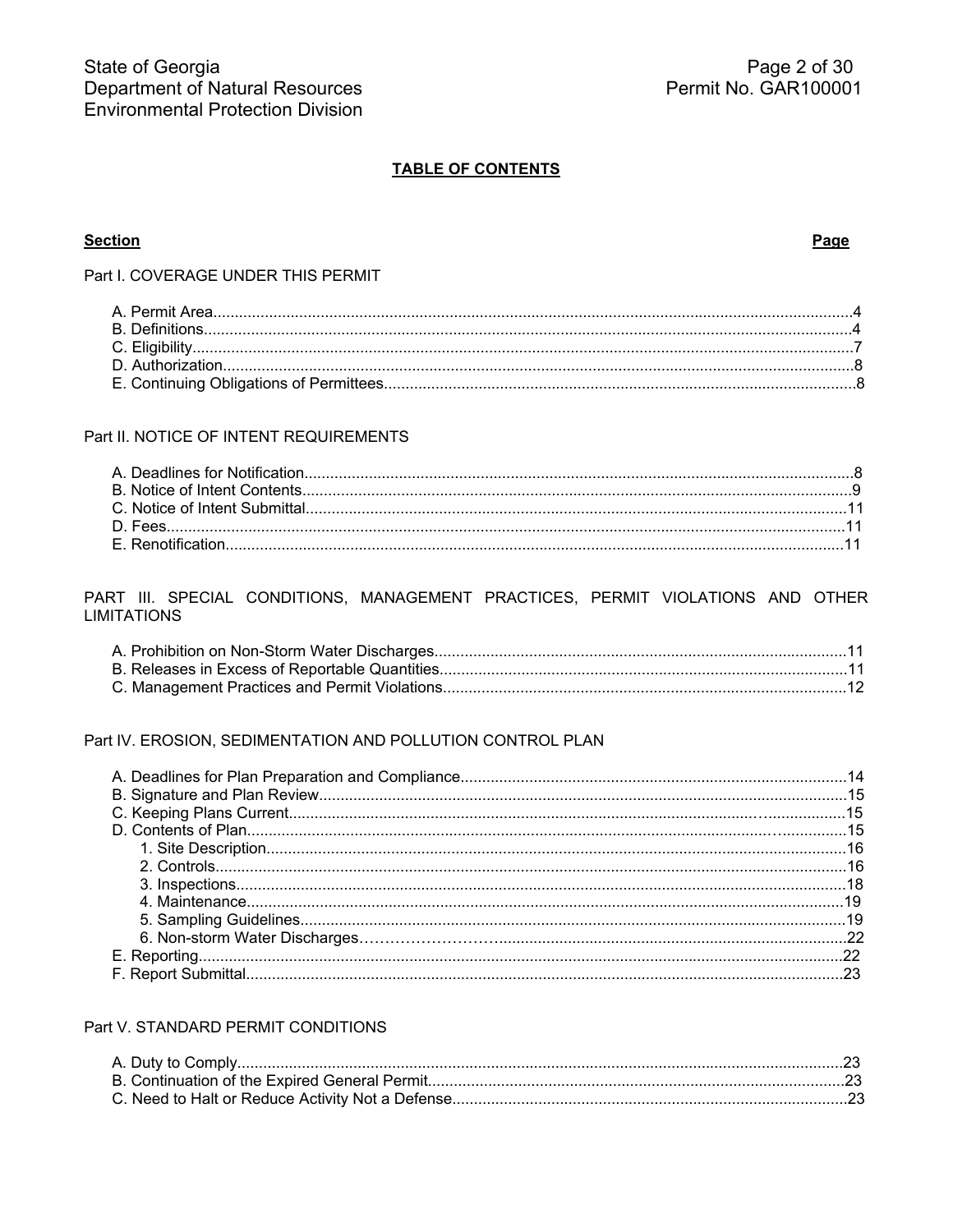### Part VI. TERMINATION OF COVERAGE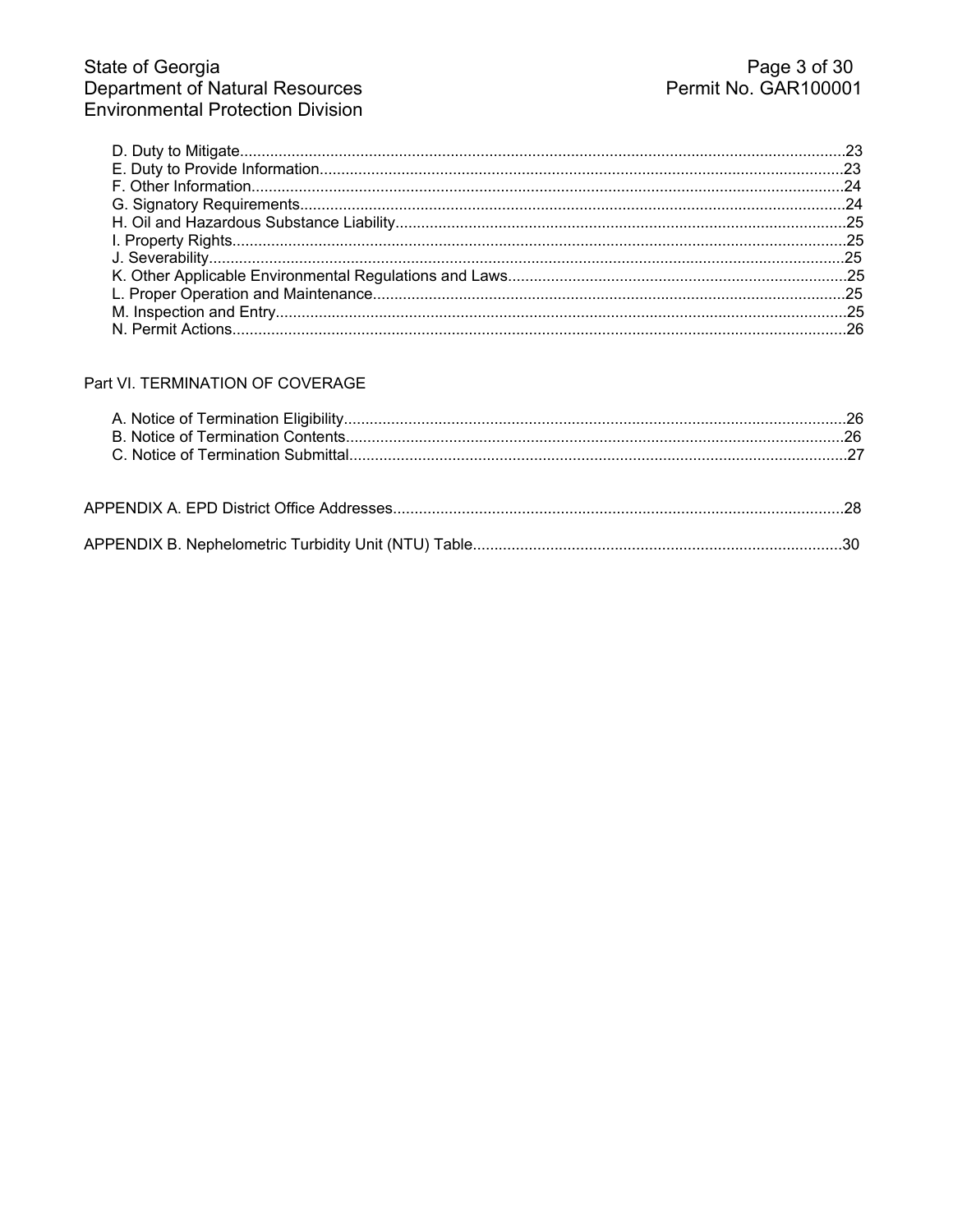# **Part I. COVERAGE UNDER THIS PERMIT**

## **A. Permit Area.**

This permit regulates point source discharges of storm water to the waters of the State of Georgia from construction activities, as defined in this permit.

**B. Definitions.** All terms used in this permit shall be interpreted in accordance with the definitions as set forth in the Georgia Water Quality Control Act (Act) and the Georgia Rules and Regulations for Water Quality Control Chapter 391-3-6 (Rules), unless otherwise defined in this permit:

1. "Best Management Practices" (BMPs) means schedules of activities, prohibitions of practices, maintenance procedures, and other management practices to prevent and minimize erosion and resultant sedimentation, which are consistent with, and no less stringent than, those practices contained in the "Manual for Erosion and Sediment Control in Georgia" (Manual) published by the State Soil and Water Conservation Commission as of January 1 of the year in which the land-disturbing activity was permitted to prevent or reduce the pollution of waters of Georgia. BMPs also include treatment requirements, operating procedures, and practices to control site runoff, spillage or leaks, sludge or waste disposal, or drainage from raw material storage.

2. "Buffer" means the area of land immediately adjacent to the banks of state waters in its natural state of vegetation, which facilitates the protection of water quality and aquatic habitat.

3. "Commencement of Construction" means the initial disturbance of soils associated with clearing, grading, or excavating activities or other construction activities.

4. "Common Development" means a contiguous area where multiple, separate, and distinct construction activities may be taking place at different times on different schedules under one plan of development or sale.

5. "Construction Activity" means the disturbance of soils associated with clearing, grading, excavating, filling of land, or other similar activities which may result in soil erosion. Construction activity does not include agricultural and silvicultural practices.

6 "CPESC" means Certified Professional in Erosion and Sediment Control with current certification by Certified Professional in Erosion and Sediment Control Inc., a corporation registered in North Carolina, which is also referred to as CPESC or CPESC, Inc.

7. "Design Professional" means a professional licensed by the State of Georgia in the field of: engineering, architecture, landscape architecture, forestry, geology, or land surveying; or a person that is a Certified Professional in Erosion and Sediment Control (CPESC) with a current certification by Certified Professional in Erosion and Sediment Control Inc.

8. "CWA" means Federal Clean Water Act (formerly referred to as the Federal Water Pollution Control Act or Federal Water Pollution Control Act Amendments of 1972).

9. "Director" means the Director of the Environmental Protection Division or an authorized representative.

10. "Division" means the Environmental Protection Division of the Department of Natural Resources.

11. "Erosion" means the process by which land surface is worn away by the action of wind, water, ice or gravity.

12. "Filling" means the placement of any soil or solid material either organic or inorganic on a natural ground surface or an excavation.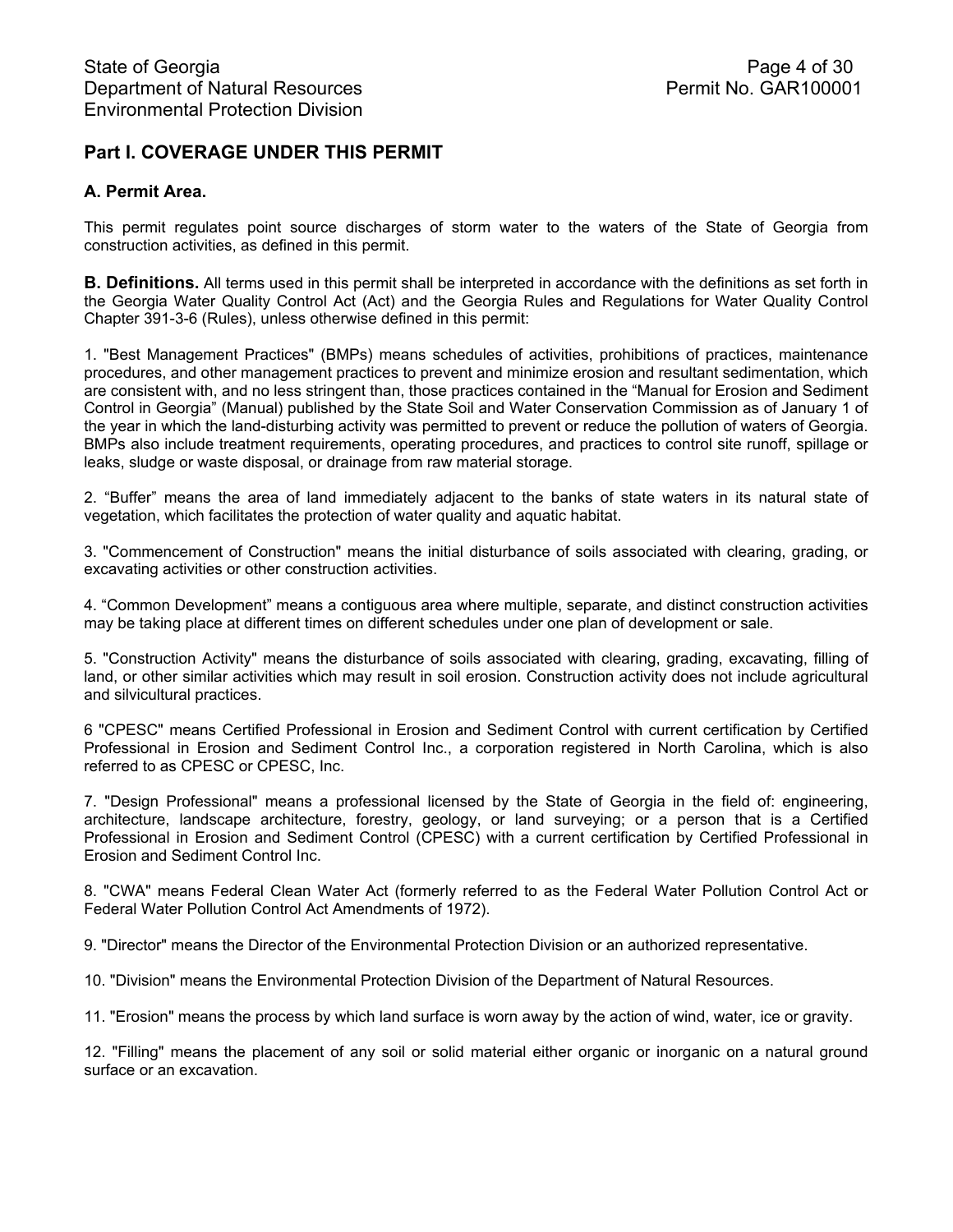# State of Georgia **Page 5 of 30** Department of Natural Resources Permit No. GAR100001 Environmental Protection Division

13. "Final Stabilization" means that all soil disturbing activities at the site have been completed, and that for unpaved areas and areas not covered by permanent structures, 100% of the soil surface is uniformly covered in permanent vegetation with a density of 70% or greater, or equivalent permanent stabilization measures (such as the use of rip rap, gabions, permanent mulches or geotextiles) have been used. Permanent vegetation shall consist of: planted trees, shrubs, perennial vines; a crop of perennial vegetation appropriate for the time of year and region; or a crop of annual vegetation and a seeding of target crop perennials appropriate for the region. Final stabilization applies to each phase of construction.

14. "General Contractor" means the operator of the stand alone construction or site.

15. "Impossible" means the monitoring location(s) are either physically or legally inaccessible, or access would cause danger to life or limb.

16. "Local Issuing Authority" means the governing authority of any county or municipality which is certified pursuant to Official Code of Georgia Section 12-7-8(a).

17. "Mass Grading" means the movement of earth by mechanical means to alter the gross topographic features (elevations, slopes, etc.) to prepare a site for final grading and the construction of facilities (buildings, roads, parking, etc.).

18. "Nephelometric Turbidity Unit (NTU)" means a numerical unit of measure based upon photometric analytical techniques for measuring the light scattered by fine particles of a substance in suspension.

19. "NOI" means Notice of Intent to be covered by this permit (see Part II).

20. "NOT" means Notice of Termination (see Part VI).

21. "Operator" means the entity that has the primary day-to-day operational control of those activities at the facility necessary to ensure compliance with Erosion, Sedimentation and Pollution Control Plan requirements and permit conditions.

22. "Other Water Bodies" means ponds, lakes, marshes and swamps which are waters of the State.

23. "Outfall" means the location where storm water, in a discernible, confined and discrete conveyance, leaves a facility or site or, if there is a receiving water on site, becomes a point source discharging into that receiving water.

24. "Owner" means the legal title holder to the real property on which is located the facility or site where construction activity takes place. For purposes of this permit, this definition does not include the legal title holder to property on which the only construction activity planned and being conducted is by a infrastructure company or infrastructure contractor and the legal title holder has no significant control over design and implementation of the construction activity.

25. "Permittee" means any entity that has submitted a Notice of Intent.

26. "Phase" or "Phased" means sub-parts or segments of construction projects where the sub-part or segment is constructed and stabilized prior to completing the entire construction site.

27. "Point Source" means any discernible, confined, and discrete conveyance, including but not limited to, any pipe, ditch, channel, tunnel, conduit, well, discrete fissure or container from which pollutants are or may be discharged. This term also means sheetflow which is later conveyed via a point source to waters of the State. This term does not include return flows from irrigated agriculture or agricultural storm water runoff.

28. "Primary Permittee" means the Owner or the Operator or both of a tract of land for a Stand alone construction project.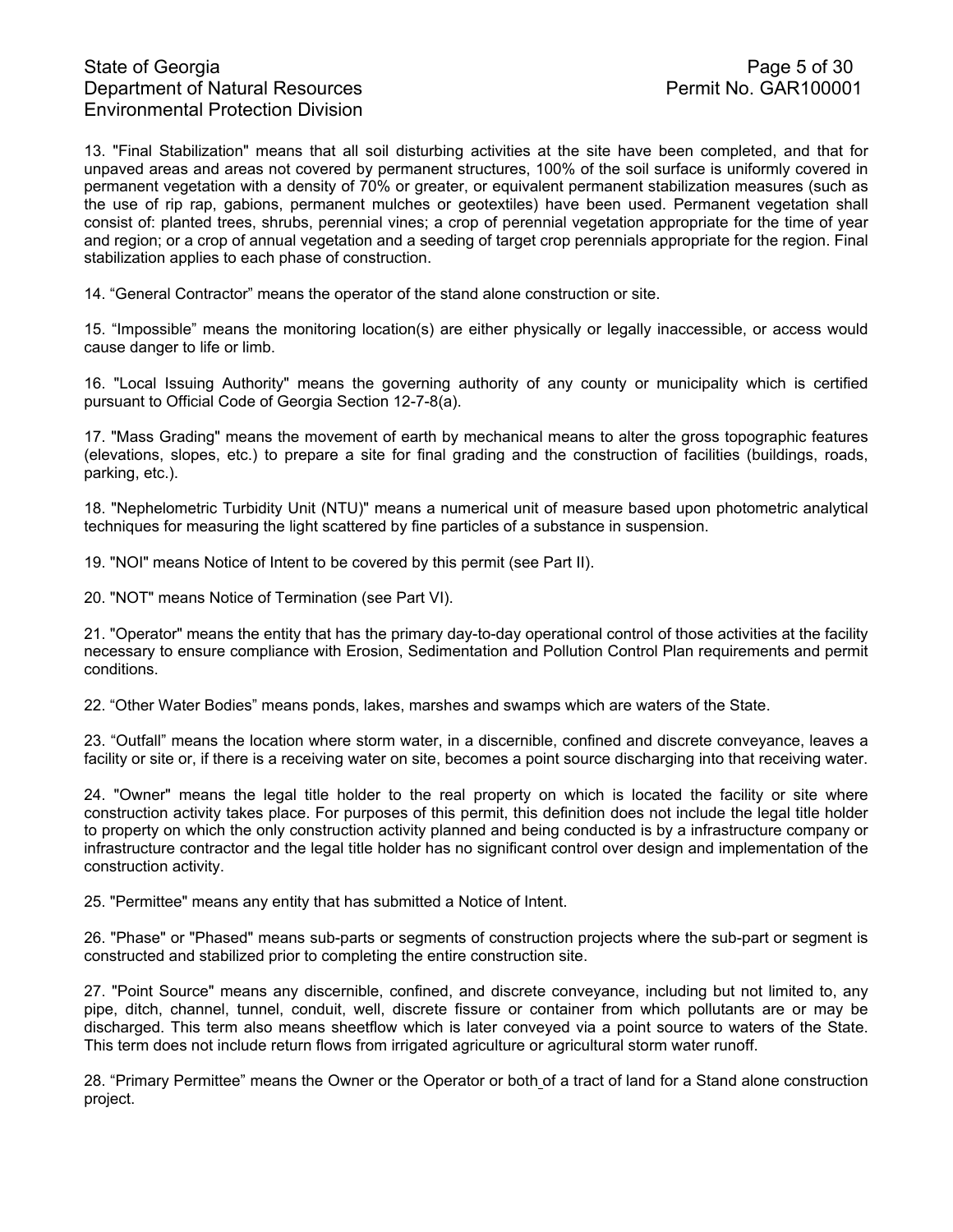# State of Georgia **Page 6 of 30** Department of Natural Resources Permit No. GAR100001 Environmental Protection Division

29. "Primary Trout Waters" means streams supporting a self-sustaining population of Rainbow, Brown, or Brook Trout as indicated in the Rules and Regulations for Water Quality Control, Chapter 391-3-6 at www.dnr.state.ga.us/dnr/environ.

30. "Proper design" and "properly designed" means designed in accordance with the design requirements and specifications contained in the "Manual for Erosion and Sediment Control in Georgia" (Manual) published by the State Soil and Water Conservation Commission as of January 1 of the year in which the land-disturbing activity was permitted and amendments to the Manual as approved by the State Soil and Water Conservation Commission up until the date of NOI submittal.

31. "Qualified Personnel" means a person who has successfully completed an erosion and sediment control short course eligible for continuing education units, or an equivalent course approved by EPD and the State Soil and Water Conservation Commission. After December 31, 2006, a Qualified Person means a person who has successfully completed the appropriate certification course approved by the State Soil and Water Conservation Commission.

32. "Receiving Water(s)" means waters of the State supporting warm water fisheries, or waters of the State classified as trout streams, into which the runoff of storm water from a construction activity will actually discharge, either directly or indirectly.

33. "Secondary Trout Waters" means streams with no evidence of natural trout reproduction but capable of supporting trout throughout the year as indicated in the Rules and Regulations for Water Quality Control, Chapter 391-3-6 at www.dnr.state.ga.us/dnr/environ.

34. "Sediment" means solid material, both organic and inorganic, that is in suspension, is being transported, or has been moved from its site of origin by, wind, water, ice, or gravity as a product of erosion.

35. "Sedimentation" means the action or process of forming or depositing sediment.

36. "Sheetflow" means runoff which flows over the ground surface as a thin, even layer, not concentrated in a channel.

37. "Site" or "Construction Site" means a facility of any type on which construction activities are occurring or are to occur which may result in the discharge of pollutants from a point source into the waters of the State.

38. "Stand Alone Construction" or "Stand Alone Construction Project" means construction activities that are not part of a common development where the primary permittee chooses not to use secondary permittees.

39. "Storm Water" means storm water runoff, snow melt runoff, and surface runoff and drainage.

40. "Structural Erosion and Sediment Control Practices" means measures for the stabilization of erosive or sediment producing areas by utilizing the mechanical properties of matter for the purpose of either changing the surface of the land or storing, regulating or disposing of runoff to prevent excessive sediment loss.

41. "Sub-contractor" means an entity employed or retained by the permittee to conduct any type of construction activity at a stand alone construction site.

42. "Surface Water Drainage Area" means the hydrologic area starting from the lowest downstream point where the storm water from the construction activity enters the receiving water(s) and following the receiving water(s) upstream to the highest elevation of land that divides the direction of water flow. This boundary will connect back with the storm water entrance point. Boundary lines follow the middle of the highest ground elevation or halfway between contour lines of equal elevation.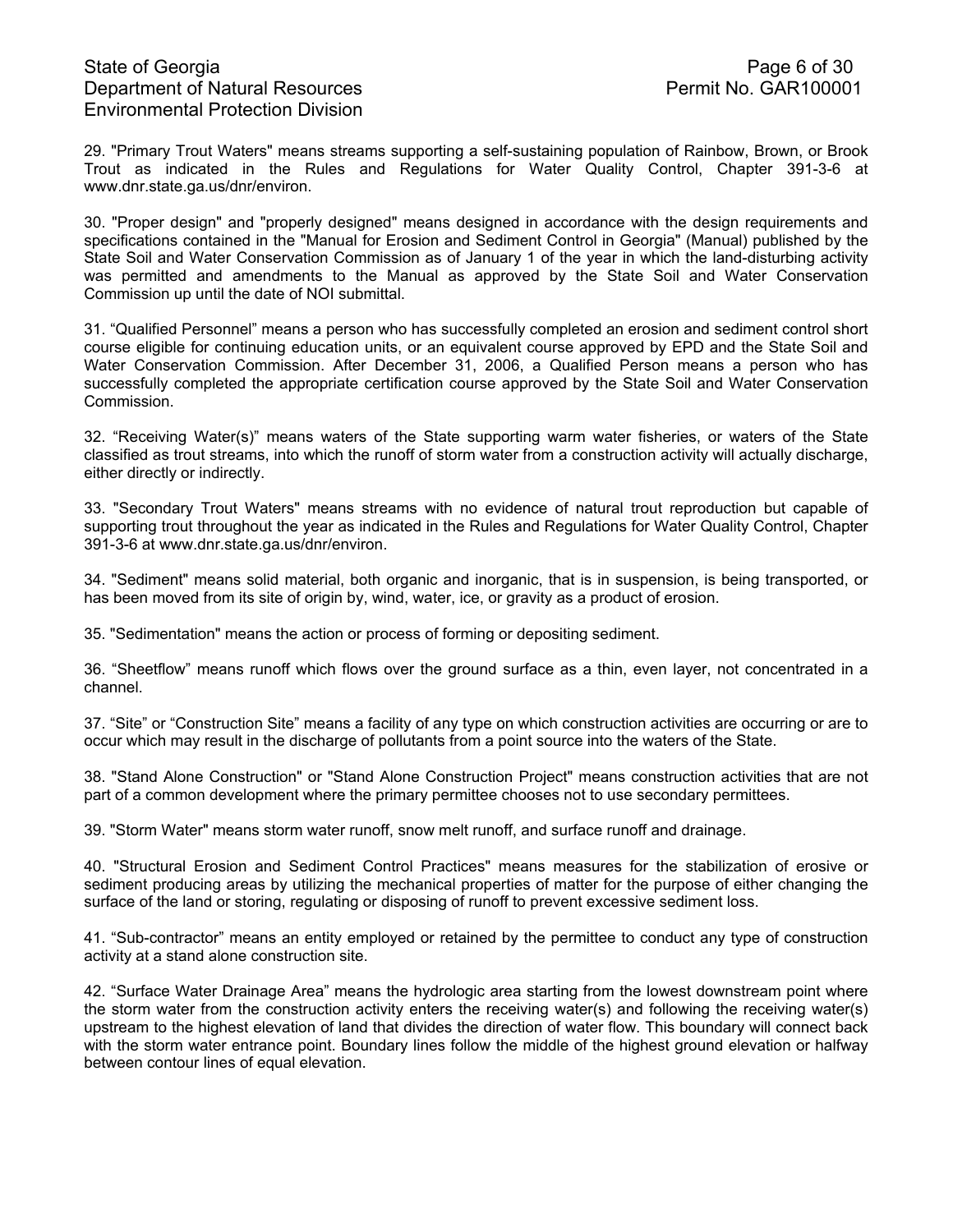# State of Georgia **Page 7 of 30** Department of Natural Resources **Permit No. GAR100001** Environmental Protection Division

43. "Trout Streams" means waters of the State classified as either primary trout waters or secondary trout waters, as designated in the Rules and Regulations for Water Quality Control, Chapter 391-3-6 at www.dnr.state.ga.us/dnr/environ.

44. "Utility Company or Utility Contractor" means, for purposes of this Permit, an entity or sub-contractor that is responsible, either directly or indirectly, for the construction, installation, and maintenance of conduits, pipes, pipelines, cables, wires, trenches, vaults, manholes, and similar structures or devices for the conveyance of natural gas (or other types of gas), liquid petroleum products, electricity, telecommunications (telephone, data, television, etc.), water or sewage.

45. "USGS Topographic Map" means a current quadrangle, 7½ minute series map prepared by the United States Department of the Interior, Geological Survey.

46. "Vegetative Erosion and Sediment Control Practices" means measures for the stabilization of erosive or sediment producing areas by covering the soil with: (1) permanent seeding, sprigging or planting, producing longterm vegetative cover; (2) temporary seeding, producing short-term vegetative cover; or (3) sodding, covering areas with a turf of perennial sod forming grass.

47. "Waters Supporting Warm Water Fisheries" means all waters of the State that sustain, or has the potential to sustain, aquatic life but excluding trout waters and man-made conveyances primarily intended to transport storm water.

48. "Waters of Georgia" or "Waters of the State" means any and all rivers, streams, creeks, branches, lakes, reservoirs, ponds, drainage systems, springs, wells, wetlands, and all other bodies of surface or subsurface water, natural or artificial, lying within or forming a part of the boundaries of the state which are not entirely confined and retained completely upon the property of a single individual, partnership, or corporation.

### **C. Eligibility.**

**1. Construction Activities.** This permit authorizes, subject to the conditions of this permit:

a. all discharges of storm water associated with stand alone construction projects that will result in land disturbance equal to or greater than one (1) acre occurring on or before, and continuing after, the effective date of this permit, (henceforth referred to as existing storm water discharges from construction activities) except for discharges identified under Part I.C.3.; and

b. all discharges of storm water associated with stand alone construction projects that will result in land disturbance equal to or greater than one (1) acre occurring after the effective date of this permit, (henceforth referred to as existing storm water discharges from construction activities).

**2. Mixed Storm Water Discharges.** This permit may only authorize a storm water discharge from a construction site or construction activities that is mixed with a storm water discharge from an industrial source or activity other than construction where:

a. the industrial source or activity other than construction is located on the same site as the construction activity and is an integral part of the construction activity;

b. the storm water discharges associated with industrial activity from the areas of the site where construction activities are occurring are in compliance with the terms of this permit; and

c. storm water discharges associated with industrial activity from the areas of the site where industrial activity other than construction are occurring are covered by a different NPDES general permit or individual permit authorizing such discharges and the discharges are in compliance with a different NPDES permit.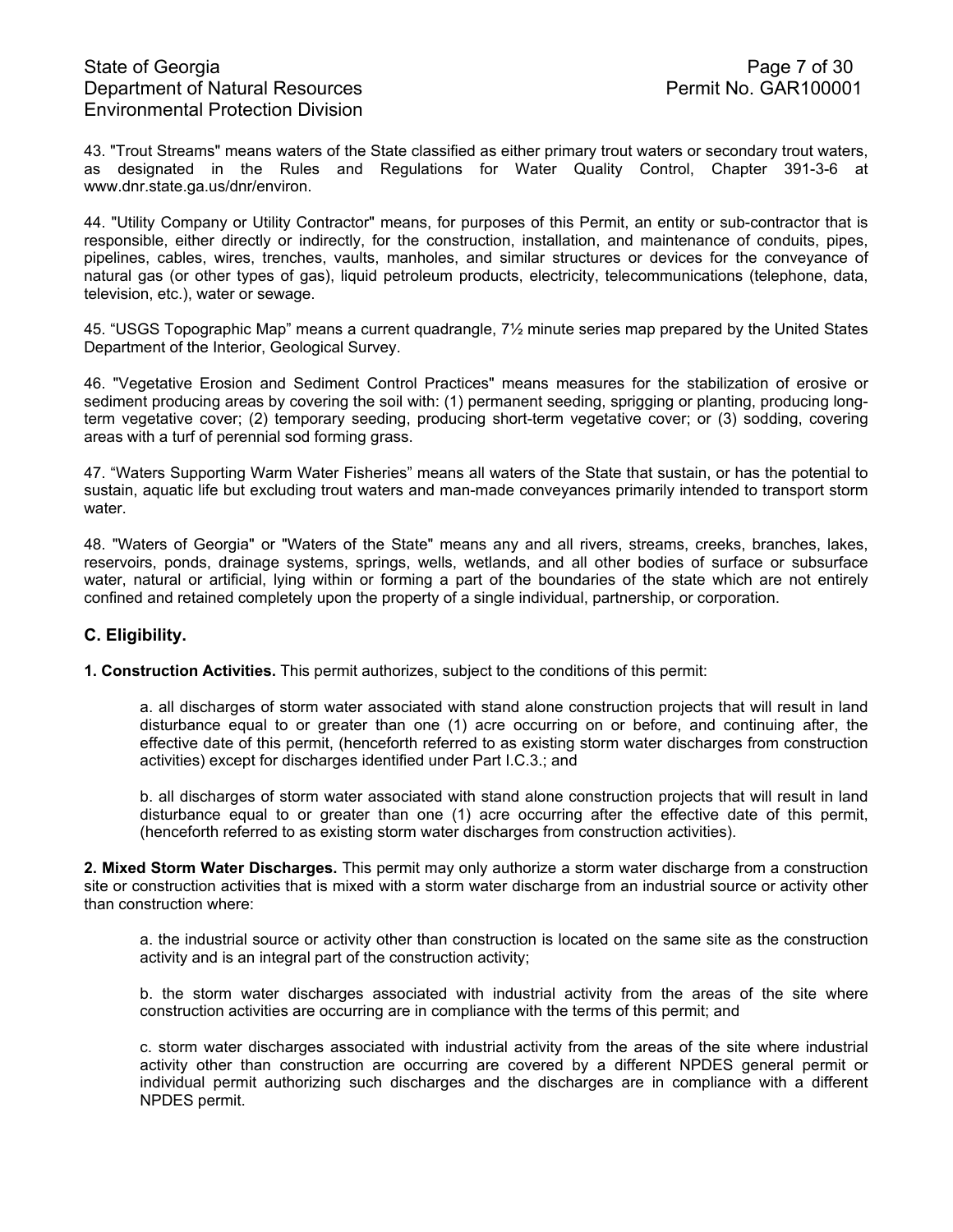**3. Limitations on Coverage.** The following storm water discharges from construction sites are not authorized by this permit:

a. storm water discharges associated with an industrial activity that originate from the site after construction activities have been completed and the site has undergone final stabilization;

b. discharges that are mixed with sources of non-storm water other than discharges which are identified in Part III.A.2. of this permit and which are in compliance with Part IV.D.6. (non-storm water discharges) of this permit;

c. storm water discharges associated with industrial activity that are subject to an existing NPDES individual or general permit. Such discharges may be authorized under this permit after an existing permit expires provided the existing permit did not establish numeric limitations for such discharges; and

d. storm water discharges from construction sites that the Director (EPD) has determined to be or may reasonably be expected to be contributing to a violation of a water quality standard.

**4. Compliance with Water Quality Standards.** No discharges authorized by this permit shall cause violations of Georgia's in-stream water quality standards as provided by the Rules and Regulations for Water Quality Control, Chapter 391-3-6-.03.

## **D. Authorization.**

1. Any person desiring coverage under this permit must submit a Notice of Intent (NOI) to the EPD and the NOI must be received by the EPD in accordance with the requirements of Part II, using NOI forms provided by the EPD (or an exact photocopy thereof), in order for storm water discharges from construction sites to be authorized.

2. Unless notified by the Director to the contrary, a permittee who submits an NOI in accordance with the requirements of this permit is authorized to discharge storm water from construction sites under the terms and conditions of this permit fourteen (14) days after the date that the NOI is postmarked. The Director may deny coverage under this permit and require submittal of an application for an individual NPDES permit based on a review of the NOI or other information. Should the Director deny coverage under this permit, coverage under this permit is authorized until the date specified in the notice of denial by the Director.

3. Where a new permittee is to begin work on-site after an NOI for the facility/site has been submitted, that new permittee must submit a new NOI in accordance with Part II.

**E. Continuing Obligations of Permittees.** Unless and until responsibility for a site covered under this permit is properly terminated according to the terms of the permit, the initial permittee remains responsible for compliance with all applicable terms of the permit and for any violations of said terms.

## **Part II. NOTICE OF INTENT REQUIREMENTS**

### **A. Deadlines for Notification.**

1. Except as provided in Part II.A.2., II.A.3. and II.A.5., Owners or Operators or both who intend to obtain coverage under this general permit for storm water discharges from a construction site (where construction activities begin after issuance of this permit), shall submit a Notice of Intent (NOI) in accordance with the requirements of this Part at least fourteen (14) days prior to the commencement of construction activities.

2. For sites where construction activities, subject to this permit, are occurring on the effective date of this permit, the Owner or Operator or both shall submit an NOI in accordance with the requirements of this part no later than sixty (60) days after the effective date of this permit.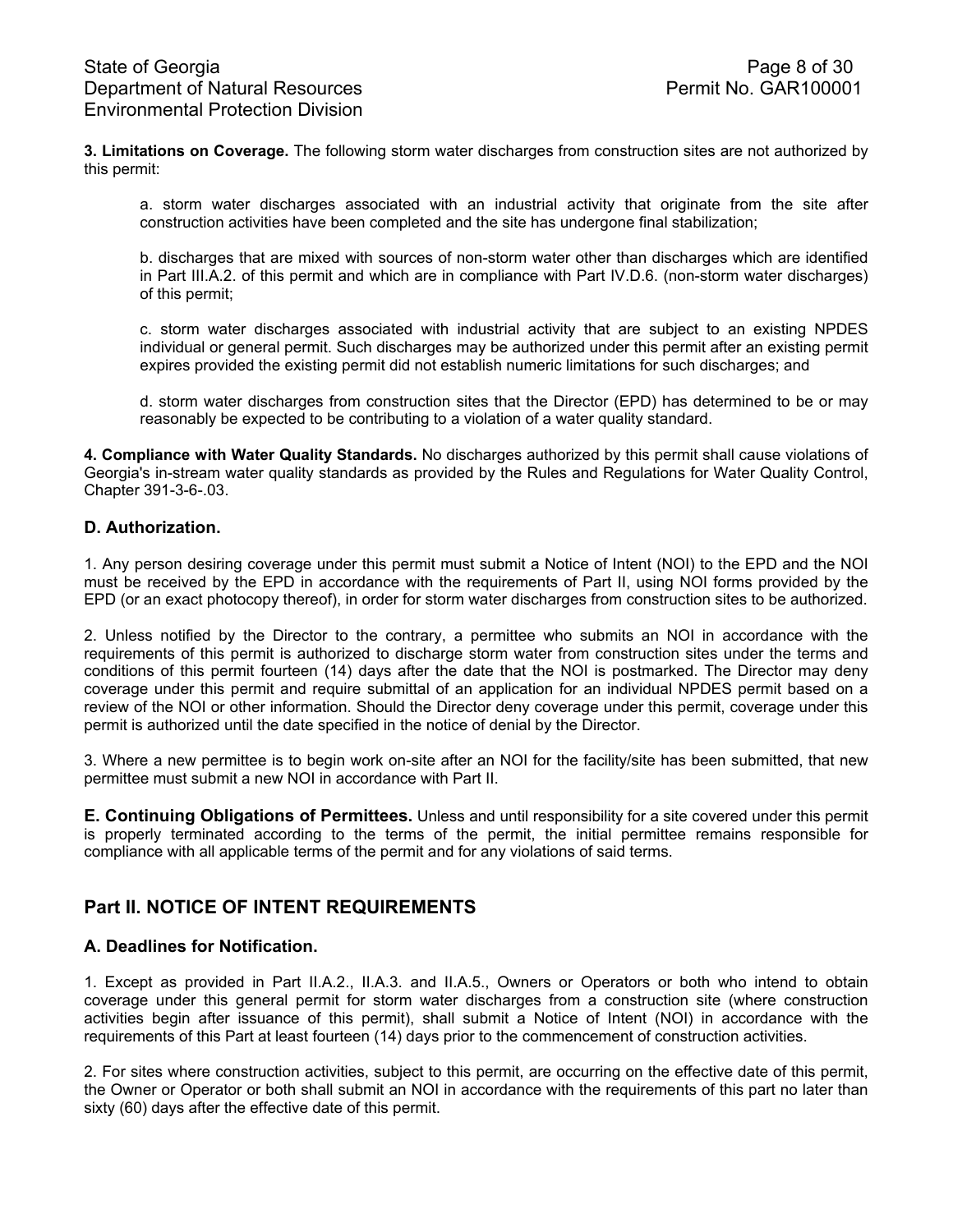3. A discharger is not precluded from submitting an NOI in accordance with the requirements of this part after the dates provided in Parts II.A.1. or II.A.2. of this permit. In such instances, EPD may bring an enforcement action for failure to submit an NOI in a timely manner or for any unauthorized discharges of storm water associated with construction activity that have occurred on or after the dates specified in Part II.A.1. and II.A.2.

4. Where an Owner or an Operator or both changes after an NOI has been filed, the subsequent Owner or Operator or both must file a new NOI in accordance with this Part, at least seven (7) days before beginning work at the facility/site.

5. For sites where construction activities will result in land disturbance equal to or greater than one (1) acre that are required as a result of storm- or emergency-related repair work, the Owner or Operator or both shall notify the appropriate EPD district office within three (3) days of commencement of said construction activities. The Owner or Operator or both shall submit the NOI to the appropriate EPD district office as soon as possible after the stormor emergency-related event but no later than fourteen (14) days after the commencement of construction activities and shall submit the Plan in accordance with Part IV.A.8.

### **B. Notice of Intent Contents.**

**1. Primary Permittee.** A single Notice of Intent for the primary permittee (i.e. one NOI signed by the Owner or the Operator or both) shall be signed in accordance with Part V.G. of this permit and shall include the following information:

a. The site/project name, GPS location of a construction exit in the form degrees/minutes/seconds as determined by GPS unit, city (if applicable) and county of the construction site for which the notification is submitted. The site location information must accurately locate the construction site;

b. The Operator's legal name, address, and telephone number; or the Owner's legal name, address, and telephone number;

c. The name and telephone number of the individual to whom the permittee has assigned the responsibility for the daily operational control (i.e., construction superintendent, etc.) of the site;

d. The name of the initial receiving water(s) or if unnamed the first named blue line stream indicated on the appropriate USGS Topographic map, and when the discharge is through a municipal separate storm sewer system (MS4), the name of the local government operating the municipal separate storm sewer system and the name of the receiving water(s) which receives the discharge from the MS4, and the permittee's determination of whether the receiving water(s) supports warm water fisheries or is a trout stream as indicated in the Rules and Regulations for Water Quality Control, Chapter 391-3-6 at www.dnr.state.ga.us/dnr/environ;

e. An estimate of project start date and completion date, a schedule for the timing of the various construction activities, the number of acres of the site on which soil will be disturbed, and the surface water drainage area (if applicable). For projects that began on or before the effective date of this permit, the start date must be the actual start date of construction;

f. A certification that an Erosion, Sedimentation and Pollution Control Plan (Plan) has been prepared in accordance with Part IV of this permit, and that such Plan provides for compliance with this permit provided however, that for construction activities that began on or before the effective date of this permit, the certification shall state that a Plan will be prepared in accordance with Part IV of this permit, and that such Plan will provide for compliance with this permit;

g. The type of construction activity category (from those listed on the NOI) conducted at the site;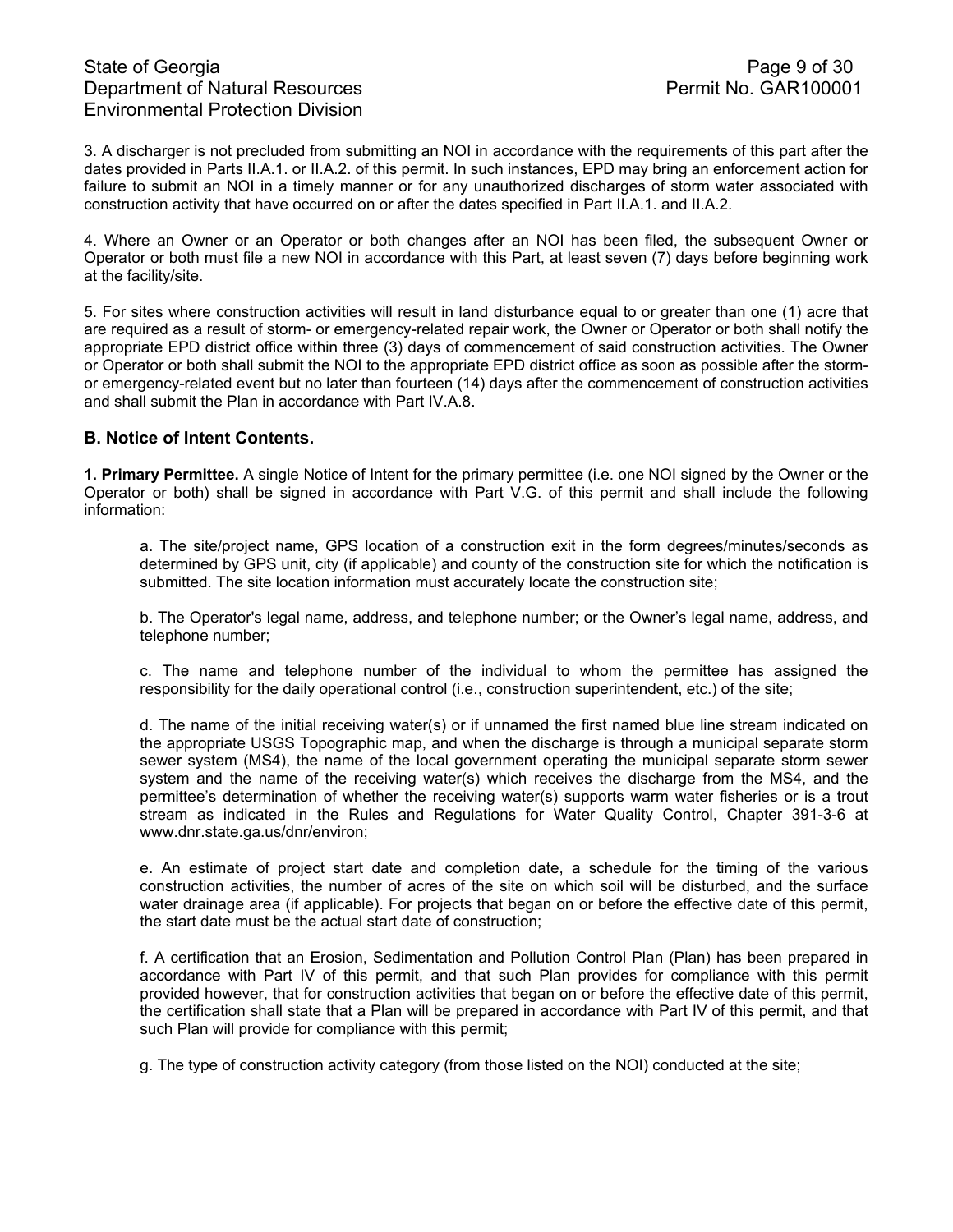h. The location of the receiving water(s) or outfall(s) or a combination of receiving water(s) and outfall(s) to be monitored on a map or drawing of appropriate scale. When it is determined by the primary permittee that some or all of the outfall(s) will be monitored, the applicable nephelometric turbidity unit (NTU) selected from Appendix B (i. e. based upon the size of the stand alone construction project and the surface water drainage area) must be shown for each outfall to be monitored. The following certification shall be signed in accordance with Part V.G. of this permit:

> "I certify that the receiving water(s) or the outfall(s) or a combination of receiving water(s) and outfall(s) will be monitored in accordance with the Erosion, Sedimentation and Pollution Control Plan."

i. For stand alone construction disturbing more than 50 acres, which began after the effective date of this permit, include a single copy of the Erosion, Sedimentation, and Pollution Control Plan;

j. NOIs may be submitted for separate phases of projects with a total planned disturbance greater than 5.0 acres, provided that each phase shall not be less than 1.0 acre. Phased NOIs shall include all documentation required by this permit for each phase, including fees; and

k. Any other information specified on the NOI in effect at the time of submittal.

**2. Primary Permittee at Existing 1 - 5 Acre Sites.** For construction activities that began on or before the effective date of this permit which have planned disturbances between 1.0 and 5.0 acres, that have already passed mass grading and that will reach final stabilization within 180 days of the effective date of this permit, a single Notice of Intent for the primary permittee (i.e., one NOI signed by the Owner or the Operator or both) shall be signed in accordance with Part V.G. of this permit and shall include the following information:

a. The site/project name, GPS location of a construction exit in the form degrees/minutes/seconds as determined by GPS unit, subdivision name (if applicable), city (if applicable) and county of the construction site for which the notification is submitted. The site location information must accurately locate the construction site;

b. The Operator's legal name, address, and telephone number; or the Owner's legal name, address, and telephone number;

c. The name and telephone number of the individual to whom the permittee has assigned the responsibility for the daily operational control (i.e., construction superintendent, etc.) at the site;

d. The name of the initial receiving water(s) or if unnamed, the first named blue line stream indicated on the appropriate USGS Topographic map, and when the discharge is through a municipal separate storm sewer system (MS4), the name of the local government operating the municipal separate storm sewer system and the name of the receiving water(s) which receives the discharge from the MS4, and the permittee's determination of whether the receiving water(s) supports warm water fisheries or is a trout stream as indicated in the Rules and Regulations for Water Quality Control, Chapter 391-3-6;

e. The project start date and an estimate of the completion date, a schedule for the timing of the various construction activities, the number of acres of the site on which soil will be disturbed, and the surface water drainage area (if applicable);

f. The type of construction activity category (from those listed on the NOI) conducted at the site;

g. If the primary permittee makes the following certification there shall be no requirement to amend the Plan or implement an amended Plan. The following certification shall be signed in accordance with Part V.G. of this permit: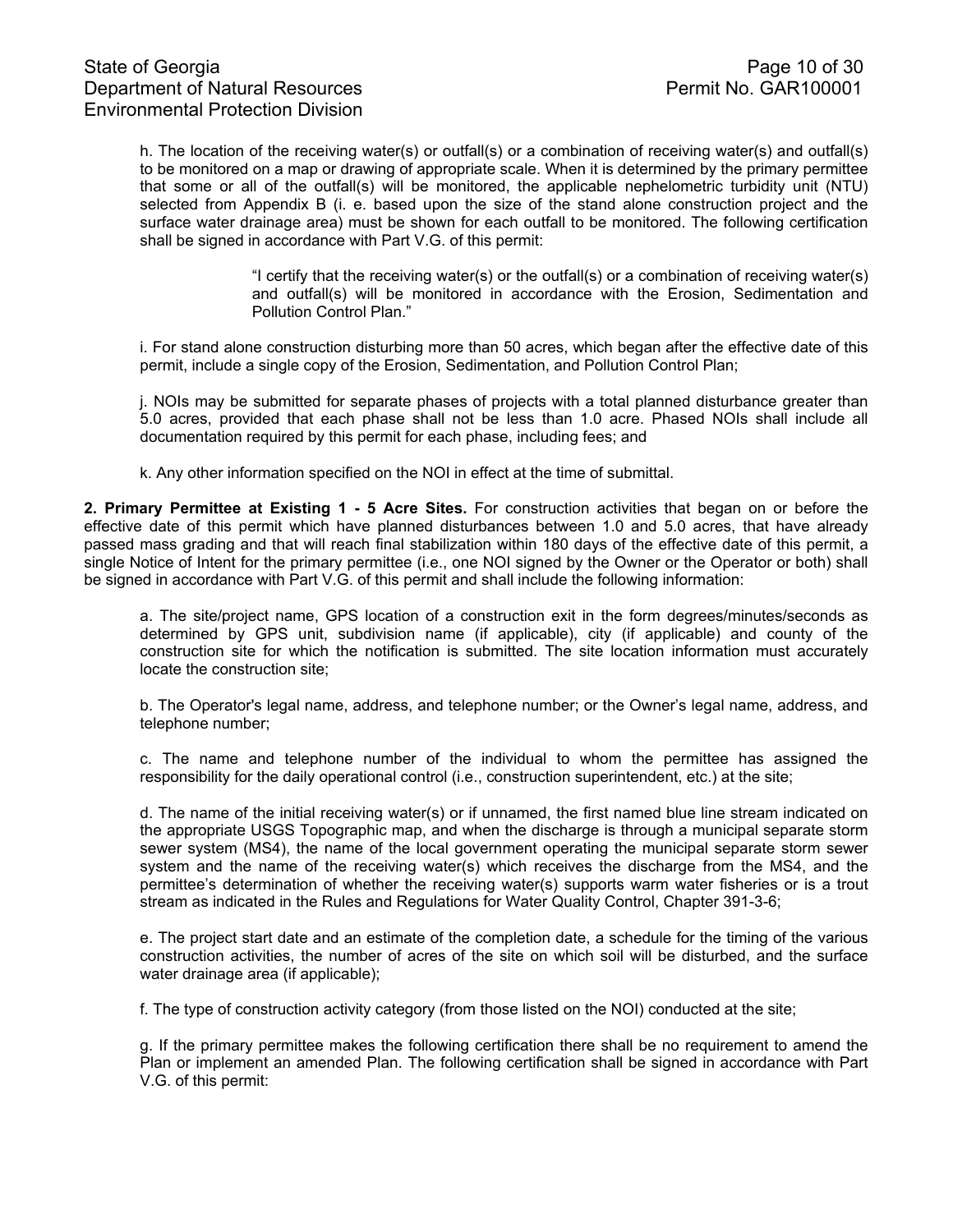I certify that the construction activity for which I am submitting this NOI:

- 1. has been mass graded, and
- 2. is in compliance with the existing approved Erosion and Sedimentation Control Plan; and
- 3. that any applicable fees will be submitted, and
- 4. shall reach final stabilization within 180 days\* of the effective date of the permit.

\*If the construction activity for which the primary permittee has made the certification above will not meet the definition of final stabilization within 180 days of the effective date of the permit, the Plan shall be amended and submitted to EPD and the permittee shall comply with all requirements of this permit on the 181st day; and

h. Any other information specified on the NOI in effect at the time of submittal.

**C. Notice of Intent Submittal.** NOIs are to be submitted by *return receipt certified mail* (or similar service) to both the appropriate District Office of the EPD according to the schedule in Appendix A of this permit and to the local Issuing Authority in jurisdictions authorized to issue a Land Disturbance Activity permit for the permittee's construction site pursuant to O.C.G.A. 12-7-1, et seq. If an electronic submittal service is provided by EPD then the NOI may be submitted electronically so long as a paper copy is also submitted by return receipt or similar service.

**D. Fees.** Any applicable fees shall be submitted by the **Primary Permittee** in accordance with Rules and Regulations for Water Quality Control (Rules) promulgated by the Board of Natural Resources. By submitting an NOI for coverage under this permit the primary permittee agrees to pay any fees required, now or in the future, by such Rules authorized under O.C.G.A. Section 12-5-23(a)(5)(A), which allows the Board of Natural Resources to establish a fee system. Fees may be assessed on land disturbing activity proposed to occur on or after the effective date of this permit and shall be paid in accordance with such Rules.

**E. Renotification.** Upon issuance of a new or different general permit for some or all of the storm water discharges covered by this permit, the permittee is required to notify the EPD of their intent to be covered by the new or different general permit. The permittee must submit a new Notice of Intent in accordance with the notification requirements of the new or different general permit.

# **PART III. SPECIAL CONDITIONS, MANAGEMENT PRACTICES, PERMIT VIOLATIONS AND OTHER LIMITATIONS**

### **A. Prohibition on Non-Storm Water Discharges.**

1. Except as provided in Part I.C.2. and III.A.2., all discharges covered by this permit shall be composed entirely of storm water.

2. The following non-storm water discharges may be authorized by this permit provided the non-storm water component of the discharge is explicitly listed in the Erosion, Sedimentation and Pollution Control Plan and is in compliance with Part IV.D.6.: discharges from fire fighting activities; fire hydrant flushing; potable water sources including water line flushing; irrigation drainage; air conditioning condensate; springs; uncontaminated ground water; and foundation or footing drains where flows are not contaminated with process materials or pollutants.

### **B. Releases in Excess of Reportable Quantities.**

1. The discharge of hazardous substances or oil in the storm water discharge(s) from a site shall be prevented. This permit does not relieve the permittee of the reporting requirements of Georgia's Oil or Hazardous Material Spills or Releases Act (O.C.G.A. §§12-14-2, et seq.), 40 CFR Part 117 and 40 CFR Part 302. Where a release containing a hazardous substance in an amount equal to or in excess of a reporting quantity established under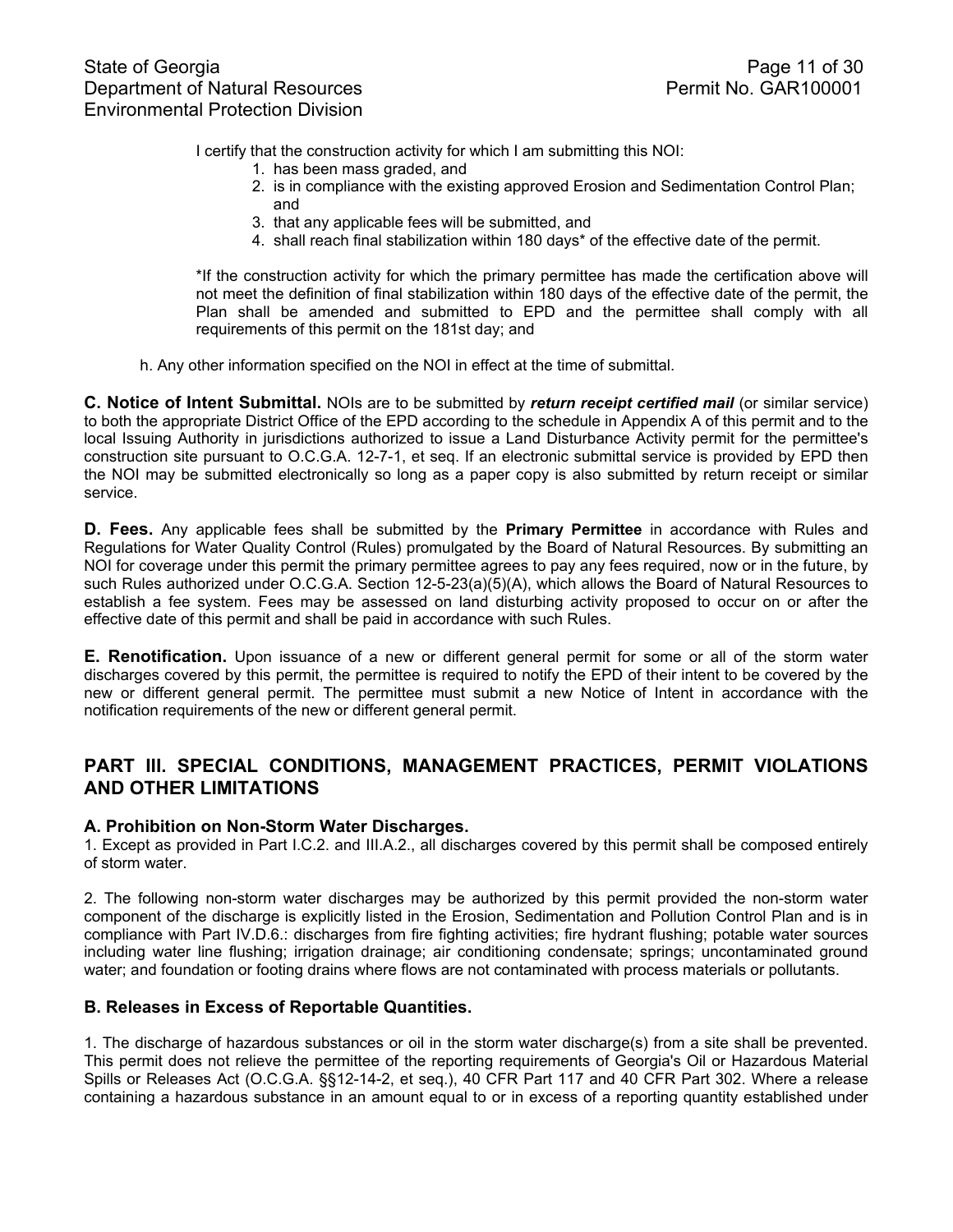# State of Georgia **Page 12 of 30** Department of Natural Resources **Permit No. GAR100001** Environmental Protection Division

either Georgia's Oil or Hazardous Material Spills or Releases Act (O.C.G.A. §§12-14-2, et seq.), 40 CFR 117 or 40 CFR 302 occurs during a 24 hour period, the permittee is required to notify EPD at (404) 656-4863 or (800) 241-4113 and the National Response Center (NRC) at (800) 424-8802 in accordance with the requirements of Georgia's Oil or Hazardous Material Spills or Releases Act (O.C.G.A. §§12-14-2, et seq.), 40 CFR 117 and 40 CFR 302 as soon as he/she has knowledge of the discharge.

2. This permit does not authorize the discharge of hazardous substances or oil resulting from an on-site spill.

### **C. Management Practices and Permit Violations.**

1. Best management practices, as set forth in this permit, are required for all construction activities, and must be implemented in accordance with the design specifications contained in the "Manual for Erosion and Sediment Control in Georgia" (Manual) published by the State Soil and Water Conservation Commission as of January 1 of the year in which the land-disturbing activity was permitted to prevent or reduce the pollution of waters of Georgia. Proper design, installation, and maintenance of best management practices shall constitute a complete defense to any action by the Director or to any other allegation of noncompliance with Part III.C.3. and Part III.C.4.

2. Failure to properly design, install, or maintain best management practices shall constitute a violation of this permit for each day on which such failure occurs. BMP maintenance as a result of the permittee's routine inspections shall not be considered a violation for the purposes of this paragraph. If during the course of the permittees routine inspection BMP failures are observed which have resulted in sediment deposition into Waters of the State, the permittee shall correct the BMP failures and shall submit a summary of the violations to EPD in accordance with Part V.A.2. of this permit.

3. A discharge of storm water runoff from disturbed areas where best management practices have not been properly designed, installed, and maintained shall constitute a separate violation for each day on which such discharge results in the turbidity of receiving water(s) being increased by more than ten (10) nephelometric turbidity units for waters classified as trout streams or more than twenty-five (25) nephelometric turbidity units for waters supporting warm water fisheries, regardless of a permittee's certification under Part II.B.1.i. This paragraph shall not apply to any land disturbance associated with the construction of single-family homes which are not part of a subdivision or planned common development unless five (5) acres or more will be disturbed.

4. When the permittee has elected to monitor outfall(s), the discharge of storm water runoff from disturbed areas where best management practices have not been properly designed, installed, and maintained shall constitute a separate violation for each day on which such condition results in the turbidity of the discharge exceeding the value selected from Appendix B applicable to the facility or stand alone construction. As set forth therein, the nephelometric turbidity unit (NTU) value shall be selected from Appendix B based upon the size of the facility or stand alone construction, the surface water drainage area and whether the receiving water(s) supports warm water fisheries or is a trout stream as indicated in the Rules and Regulations for Water Quality Control, Chapter 391-3-6 at www.dnr.state.ga.us/dnr/environ.

# **Part IV. EROSION, SEDIMENTATION AND POLLUTION CONTROL PLAN**

An Erosion, Sedimentation and Pollution Control Plan (Plan) shall be designed, installed and maintained for the entire construction activity covered by this permit. The Erosion, Sedimentation and Pollution Control Plan must be prepared by a design professional as defined by this permit. After December 31, 2006, all persons involved in Plan preparation shall have completed the appropriate certification course, pursuant to 12-7-19 (b), approved by the State Soil and Water Conservation Commission. The design professional preparing the Plan must include in the Plan and sign in accordance with Part V.G. of this permit the following certification:

"I certify that the permittee's Erosion, Sedimentation and Pollution Control Plan provides for an appropriate and comprehensive system of best management practices required by the Georgia Water Quality Control Act and the document "Manual for Erosion and Sediment Control in Georgia" (Manual)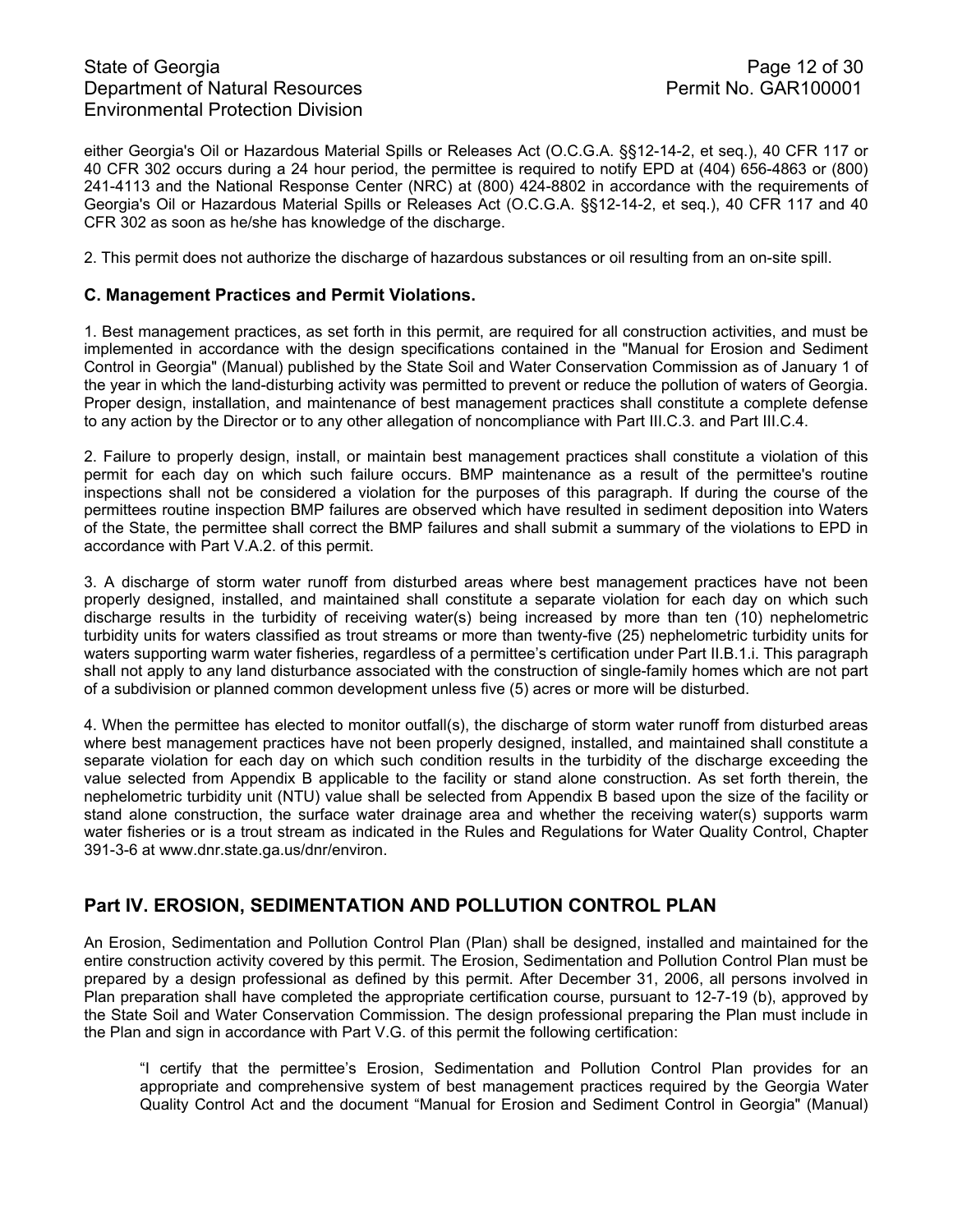# State of Georgia Page 13 of 30<br>Department of Natural Resources Permit No. GAR100001 Department of Natural Resources Environmental Protection Division

published by the State Soil and Water Conservation Commission as of January 1 of the year in which the land-disturbing activity was permitted, provides for the sampling of the receiving water(s) or the sampling of the storm water outfalls and that the designed system of best management practices and sampling methods is expected to meet the requirements contained in the General NPDES Permit No. GAR 100001."

The Plan shall include any additional certifications regarding the design professional's site visit in accordance with the Rules for Erosion and Sedimentation Control promulgated by the Board of Natural Resources.

The Plan shall include, as a minimum, best management practices, including sound conservation and engineering practices to prevent and minimize erosion and resultant sedimentation, which are consistent with, and no less stringent than, those practices contained in the "Manual for Erosion and Sediment Control in Georgia" (Manual) published by the State Soil and Water Conservation Commission as of January 1 of the year in which the landdisturbing activity was permitted and O.C.G.A. 12-7-6, as well as the following:

(i). Except as provided in Part IV.(iii). below, no construction activities shall be conducted within a 25 foot buffer along the banks of all state waters, as measured horizontally from the point where vegetation has been wrested by normal stream flow or wave action, except where the Director has determined to allow a variance that is at least as protective of natural resources and the environment in accordance with the provisions of O.C.G.A. 12-7- 6, or where a drainage structure or a roadway drainage structure must be constructed, provided that adequate erosion control measures are incorporated in the project plans and specifications and are implemented. The buffer shall not apply to the following land-disturbing activities, provided that they occur at an angle, as measured from the point of crossing, within 25 degrees of perpendicular to the stream; cause a width of disturbance of not more than 50 feet within the buffer; and adequate erosion control measures are incorporated into the project plans and specifications and are implemented: (1) stream crossings for water lines or (2) stream crossings for sewer lines;

(ii). No construction activities shall be conducted within a 50 foot buffer, as measured horizontally from the point where vegetation has been wrested by normal stream flow or wave action, along the banks of any state waters classified as 'trout streams' except when approval is granted by the Director for alternate buffer requirements in accordance with the provisions of O.C.G.A. 12-7-6, or where a roadway drainage structure must be constructed; provided, however, that small springs and streams classified as 'trout streams' which discharge an average annual flow of 25 gallons per minute or less shall have a 25 foot buffer or they may be piped, at the discretion of the permittee, pursuant to the terms of a rule providing for a general variance promulgated by the Board of Natural Resources including notification of such to EPD and the local issuing authority of the location and extent of the piping and prescribed methodology for minimizing the impact of such piping and for measuring the volume of water discharged by the stream. Any such pipe must stop short of the downstream permittee's property, and the permittee must comply with the buffer requirement for any adjacent trout streams. The buffer shall not apply to the following land-disturbing activities, provided that they occur at an angle, as measured from the point of crossing, within 25 degrees of perpendicular to the stream; cause a width of disturbance of not more than 50 feet within the buffer; and adequate erosion control measures are incorporated into the project plans and specifications and are implemented: (1) stream crossings for water lines or (2) stream crossings for sewer lines; and

(iii). Except as provided above, for buffers required pursuant to Part IV.(i). and (ii)., no construction activities shall be conducted within a buffer and a buffer shall remain in its natural, undisturbed, state of vegetation until all landdisturbing activities on the construction site are completed. Between the time final stabilization of the site is achieved and upon the submittal of a Notice of Termination, a buffer may be thinned or trimmed of vegetation as long as a protective vegetative cover remains to protect water quality and aquatic habitat and a natural canopy is left in sufficient quantity to keep shade on the stream bed.

The Erosion, Sedimentation and Pollution Control Plan shall identify all potential sources of pollution which may reasonably be expected to affect the quality of storm water discharges from the construction site or stand alone construction. In addition, the Plan shall describe and the applicable permittee shall ensure the implementation of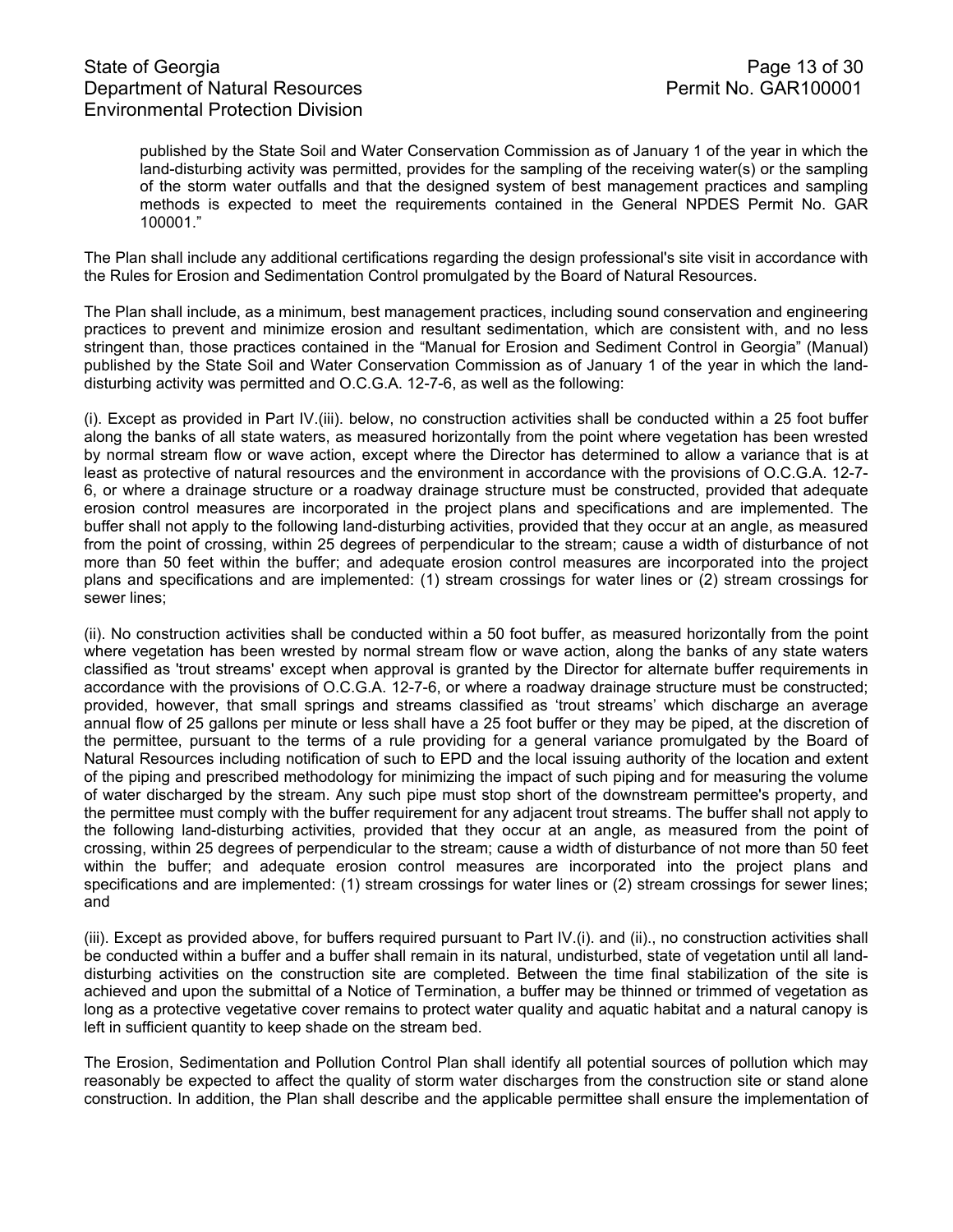# State of Georgia **Page 14 of 30** Department of Natural Resources **Permit No. GAR100001** Environmental Protection Division

practices which will be used to reduce the pollutants in storm water discharges associated with construction activity at the site and to assure compliance with the terms and conditions of this permit. The applicable permittee must implement and maintain the provisions of the Plan required under this part as a condition of this permit.

Except as provided in Part IV.A.2., a single Erosion, Sedimentation and Pollution Control Plan must be prepared by the primary permittee for the stand alone construction project.

### **A. Deadlines for Plan Preparation and Compliance.**

1. Except as provided in Part IV.A.2., Part IV.A.3., Part IV.A.4. and Part IV.A.8 the Erosion, Sedimentation and Pollution Control Plan shall be completed prior to submitting the NOI and prior to conducting any construction activity by any permittee.

2. For construction activities that began on or before the effective date of this permit and were subject to regulation under the previous general permit, the primary and all secondary permittee(s) shall either continue to operate under their existing Plan and Comprehensive Monitoring Program (CMP) with the exception of the CMP's turbidity sampling requirements, but must comply with the sampling requirements of Part IV.D.5., or shall continue to operate under their existing Plan and CMP, with the exception of the CMP's turbidity sampling requirements, until the Plan is amended and is in compliance with this permit. If the Plan is to be amended, the primary permittee and all secondary permittee(s) shall be responsible for preparing and implementing an amended Plan, if applicable, for their applicable portion of the site or facility in accordance with this permit within sixty (60) days of the effective date of the permit.

3. For construction activities disturbing 250 acres or greater that began on or before the effective date of this permit and were not subject to regulation under the previous general permit, the primary permittee and all secondary permittee(s), shall be responsible for preparing an amended Plan for their applicable portion of the site or facility in accordance with this permit within sixty (60) days, and shall implement the applicable Plan within ninety (90) days of the effective date of this permit.

4 For construction activities that began on or before the effective date of this permit which have planned disturbances between 1.0 and 5.0 acres that have already passed mass grading, there shall be no requirement to amend the Plan or implement an amended Plan if the primary permittee submits an NOI in accordance with Part II.B.2.

5. For construction activities that begin after the effective date of this permit, the primary permittee shall be required to prepare the Plan for that phase of the stand alone development that corresponds with the NOI being submitted and the primary permittee(s) shall implement the Plan on or before the day construction activities begin.

#### 6. Additional Plan Submittals.

a. In order for EPD to review Plans for deficiencies in identification of waters of the State or stream buffer variance requirements both of the following submissions are required, regardless of site size:

(i) for all projects which begin after the effective date of this permit, in a jurisdiction where there is no certified local issuing authority, a single copy of the Plan must be submitted to EPD's Water Protection Branch concurrent with the NOI submittal to the appropriate EPD District office.

(ii) for all projects which begin after the effective date of this permit, in a jurisdiction where there is no certified local issuing authority, a single copy of the NOI and a single copy of the Plan shall also be submitted to the appropriate local Soil and Water Conservation District Office for their records.

b. For sites that are equal to or greater than 50 acres of disturbed area, regardless of the existence of a certified local issuing authority in the jurisdiction, one of the following submissions is also required:

(i) for all projects which begin after the effective date of this permit a single copy of the NOI and a single copy of the Plan shall be submitted to the appropriate EPD District Office.

(ii) for all projects which began on or before the effective date of this permit single copy of the NOI and a single copy of the Plan, if amended, shall be submitted to the appropriate EPD District Office.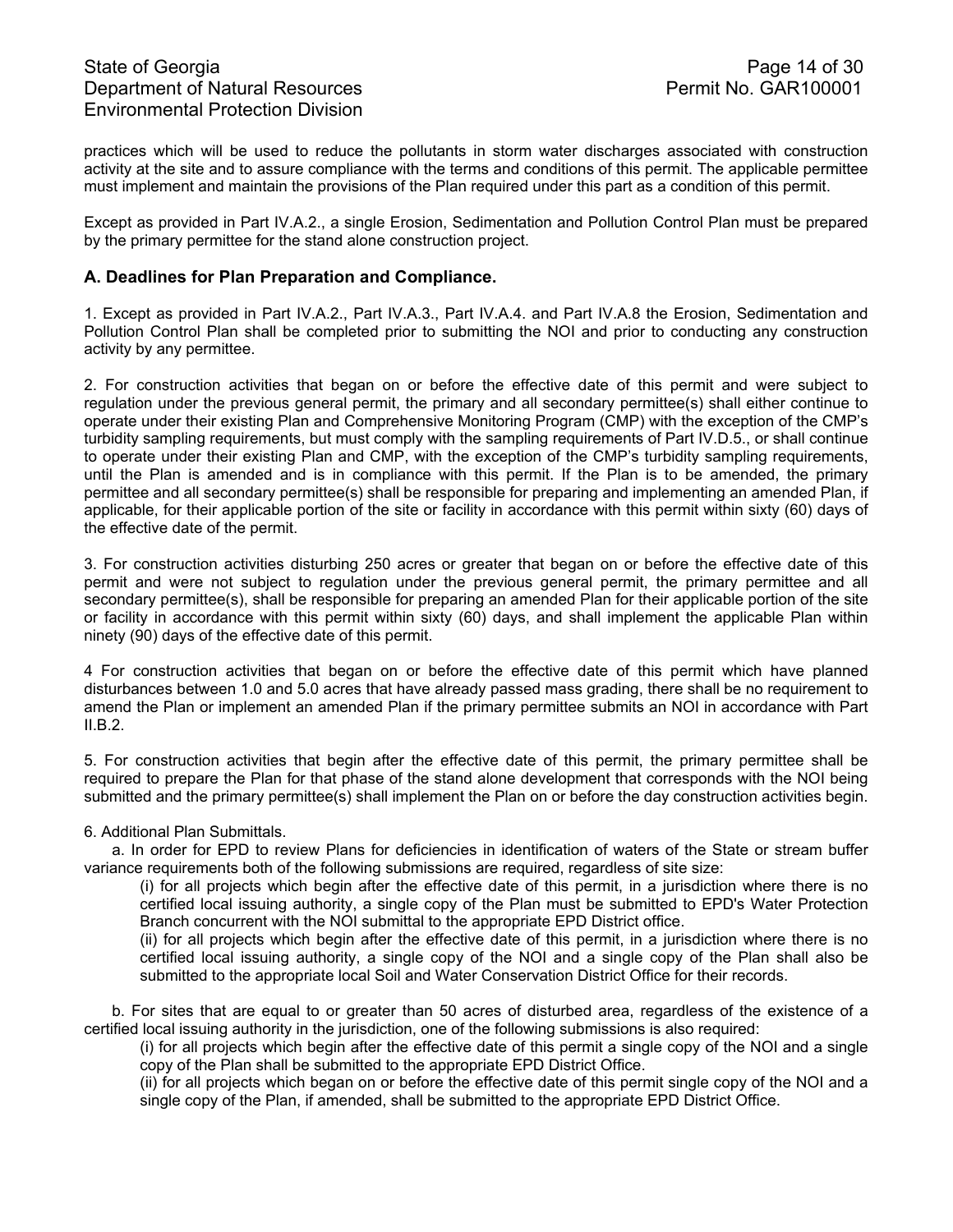# State of Georgia **Page 15 of 30** Department of Natural Resources **Permit No. GAR100001** Environmental Protection Division

7. For stand alone projects that begin construction activity after the effective date of this permit, the primary permittee must retain the design professional who prepared the Erosion, Sedimentation and Pollution Control Plan, except when the primary permittee has requested in writing and EPD has agreed to an alternate design professional, to inspect the installation of the control measures (BMPs) which the design professional designed within seven (7) days after the initial construction activities commence. For construction activities where construction began on or before the effective date of this permit, this inspection is to occur within seven (7) days after the Plan has been implemented. The design professional shall determine if these BMPs have been installed and are being maintained as designed. The design professional shall report the results of the inspection to the primary permittee within seven (7) days and the permittee must correct all deficiencies within two (2) business days of receipt of the inspection report from the design professional unless weather related site conditions are such that additional time is required.

8. For storm- or emergency-related repair work, the permittee shall implement appropriate BMPs and qualified personnel (provided by the primary permittee) shall inspect at least once every seven (7) calendar days and within 24 hours of the end of a storm that is 0.5 inches or greater. If the storm- or emergency-related repair work will not be completed within sixty (60) days of commencement of construction activity, a single copy of the Plan shall be submitted to EPD and the permittee shall comply with all requirements of this permit on the sixty-first (61st) day.

## **B. Signature and Plan Review.**

1. The Erosion, Sedimentation and Pollution Control Plan shall be signed in accordance with Part V.G., and be retained on the site (or, if not possible, at a readily accessible location) which generates the storm water discharge in accordance with Part IV.E. of this permit.

2. The primary permittee shall make Plans available upon request to the EPD; to designated officials of the local government reviewing soil erosion and sediment control plans, grading plans, or storm water management plans; or in the case of a storm water discharge associated with construction activity which discharges through a municipal separate storm sewer system with an NPDES permit, to the local government operating the municipal separate storm sewer system.

3. EPD may notify the primary permittee at any time that the Plan does not meet one or more of the minimum requirements of this Part. Within seven (7) days of such notification (or as otherwise provided by EPD), the primary permittee shall make the required changes to the Plan and shall submit to EPD either the amended Plan or a written certification that the requested changes have been made.

**C. Keeping Plans Current.** The primary permittee(s), as applicable, who began construction on or before the effective date of this permit shall amend their Plan whenever there is a change in design, construction, operation, or maintenance, which has a significant effect on BMPs with a hydraulic component, i.e., those BMPs where the design is based upon rainfall intensity, duration and return frequency of storms or on the potential for the discharge of pollutants to the waters of Georgia and which has not otherwise been addressed in the Plan, if the Plan proves to be ineffective in eliminating or significantly minimizing pollutants from sources identified under Part IV.D.2 of this permit, or if the Plan proves to be ineffective in achieving the general objectives of controlling pollutants in storm water discharges associated with construction activity. Amendments to the Plan must be certified by a design professional as provided in this permit.

**D. Contents of Plan.** The Erosion, Sedimentation and Pollution Control Plan shall include, as a minimum, best management practices, including sound conservation and engineering practices to prevent and minimize erosion and resultant sedimentation, which are consistent with, and no less stringent than, those practices contained in the "Manual for Erosion and Sediment Control in Georgia" (Manual) published by the State Soil and Water Conservation Commission as of January 1 of the year in which the land-disturbing activity was permitted, as well as the following: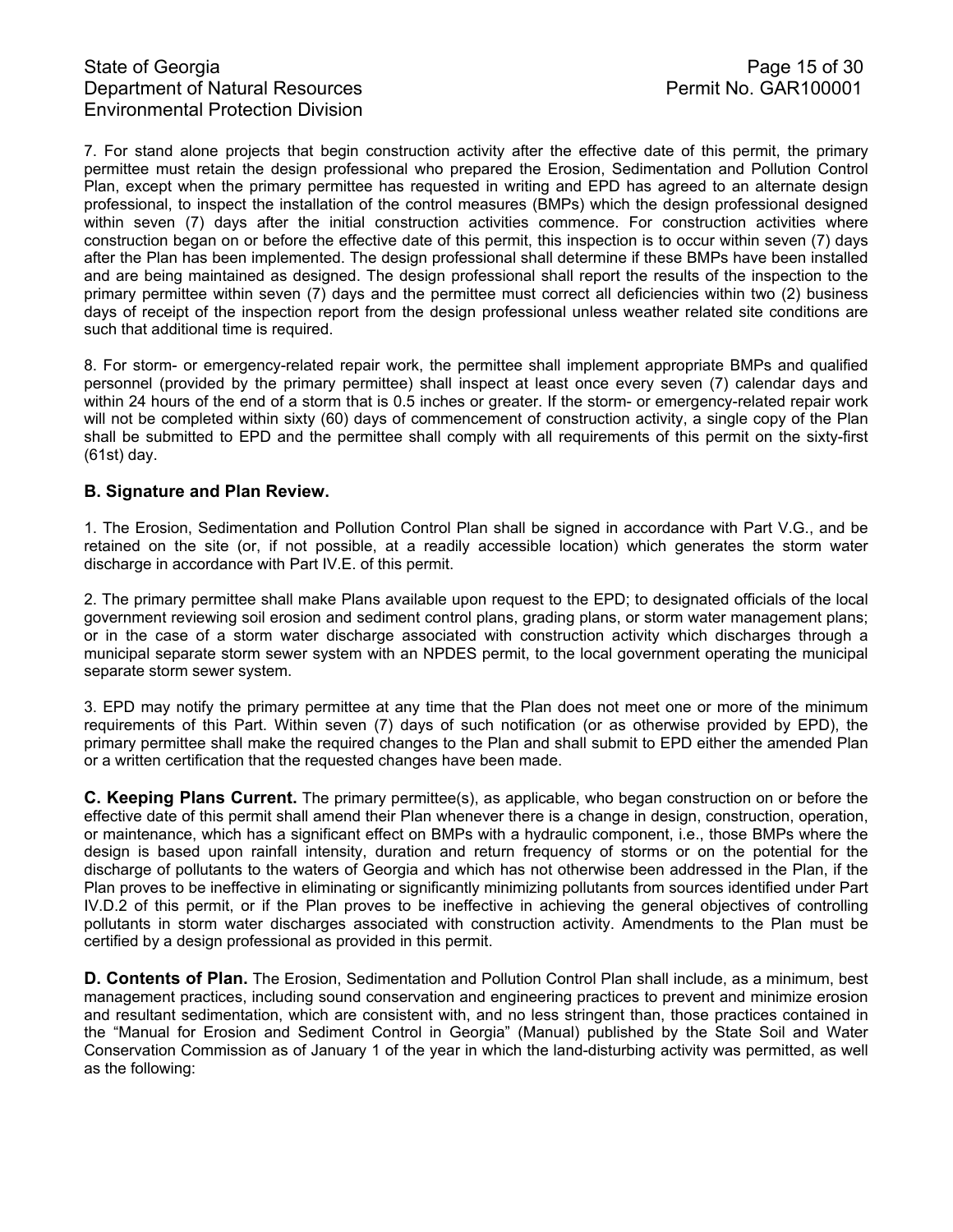**1. Site description.** Each Plan shall provide a description of pollutant sources and other information as indicated:

a. A description of the nature of the construction activity;

b. A description and chart or timeline of the intended sequence of major activities which disturb soils for major portions of the site (i.e., initial perimeter BMPs, clearing and grubbing activities, excavation activities, grading activities, infrastructure activities, immediate and final stabilization activities);

c. Estimates of the total area of the site and the total area of the site that is expected to be disturbed by excavation, grading, or other activities;

d. An estimate of the runoff coefficient or peak discharge flow of the site prior to the construction activities and after construction activities are completed and existing data describing the soil or the quality of any discharge from the site;

e. A site map indicating drainage patterns and approximate slopes anticipated after major grading activities, areas of soil disturbance, an outline of areas which are not to be disturbed, the location of major structural and nonstructural controls identified in the Plan, the location of areas where stabilization practices are expected to occur, surface waters (including wetlands), and locations where storm water is discharged to a surface water; and

f. Identify the receiving water(s) and areal extent of wetland acreage at the site;

**2. Controls.** Each Plan shall include a description of appropriate controls and measures that will be implemented at the construction site including: (1) initial perimeter control BMPs, (2) intermediate grading and drainage BMPs, and (3) final BMPs. The Plan will include appropriate staging and access requirements for construction equipment. The Plan will clearly describe for each major activity identified in Part IV.D.1.b., appropriate control measures and the timing during the construction process that the measures will be implemented. The description and implementation of controls shall address the following minimum components:

a. Erosion and sediment controls.

(1). Stabilization measures. A description of interim and permanent stabilization measures, including site-specific scheduling of the implementation of the measures. Site plans should ensure that existing vegetation is preserved and that disturbed portions of the site are stabilized. Stabilization measures may include: temporary seeding, permanent seeding, mulching, geotextiles, sod stabilization, vegetative buffer strips, protection of trees, preservation of mature vegetation, and other appropriate measures. A record of the dates when major grading activities occur, when construction activities temporarily or permanently cease on a portion of the site, and when stabilization measures are initiated shall be included in the Plan. Except as provided in paragraphs IV.D.2.(a).(1).(a). and (b). below, stabilization measures shall be initiated as soon as practicable in portions of the site where construction activities have temporarily or permanently ceased, but in no case more than 14 days after the construction activity in that portion of the site has temporarily or permanently ceased.

(a). Where the initiation of stabilization measures by the 14th day after construction activity temporarily or permanently cease is precluded by snow cover or other adverse weather conditions, stabilization measures shall be initiated as soon as practicable.

(b). Where construction activity will resume on a portion of the site within 21 days from when activities ceased, (e.g. the total time period that construction activity is temporarily ceased is less than 21 days) then stabilization measures do not have to be initiated on that portion of site by the 14th day after construction activity temporarily ceased.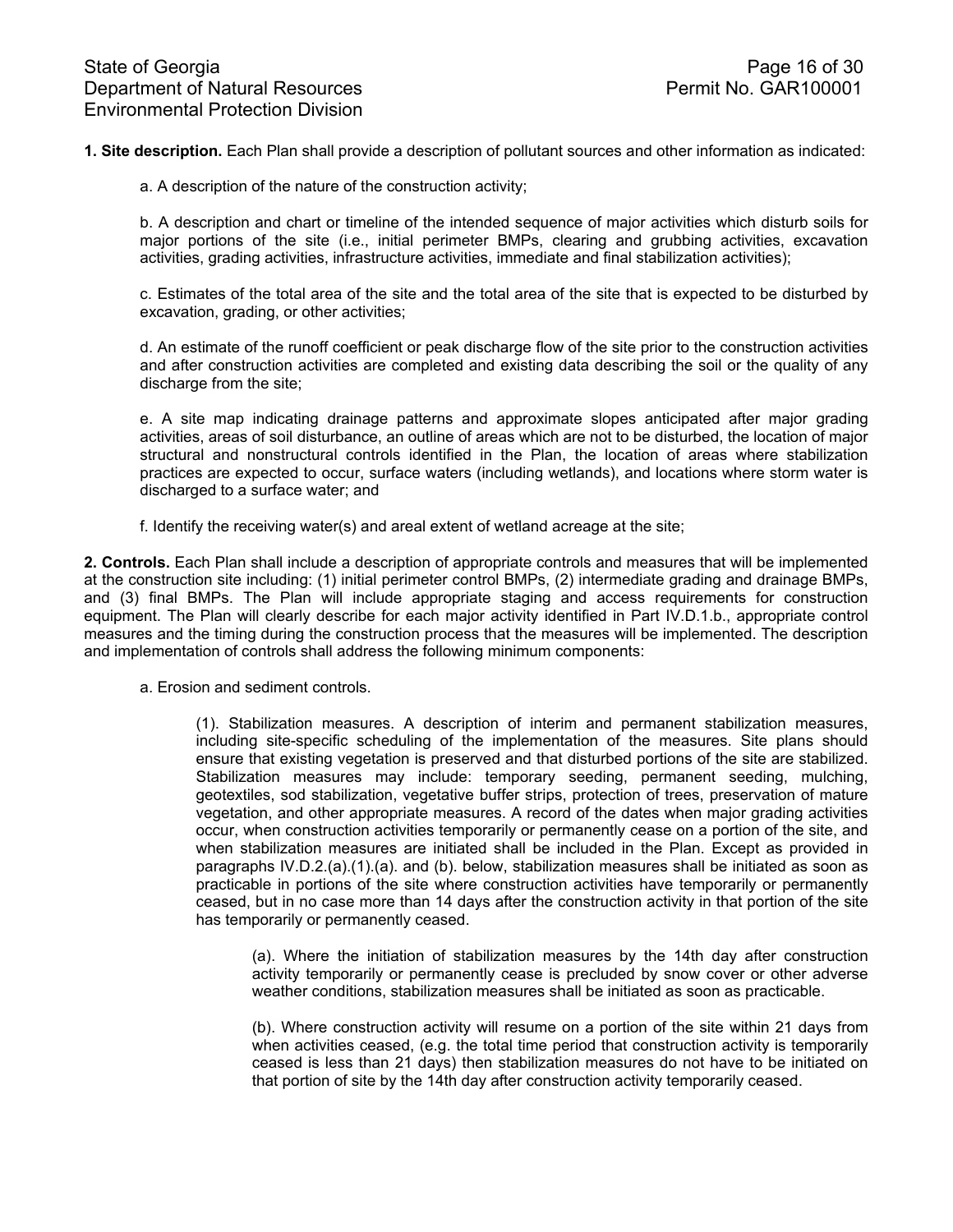(2). Structural practices. A description of structural practices to divert flows from exposed soils, store flows or otherwise limit runoff and the discharge of pollutants from exposed areas of the site to the degree attainable. Such practices may include silt fences, earth dikes, drainage swales, sediment traps, check dams, subsurface drains, pipe slope drains, level spreaders, storm drain inlet protection, rock outlet protection, reinforced soil retaining systems, gabions, and temporary or permanent sediment basins. Structural practices should be placed on upland soils to the degree attainable. The installation of these devices may be subject to Section 404 of the CWA.

(3). Sediment basins. For common drainage locations a temporary (or permanent) sediment basin providing at least 1800 cubic feet (67 cubic yards) of storage per acre drained, or equivalent control measures, shall be provided until final stabilization of the site. The 1800 cubic feet (67 cubic yards) of storage area per acre drained does not apply to flows from off-site areas and flows from on-site areas that are either undisturbed or have undergone final stabilization where such flows are diverted around both the disturbed area and the sediment basin. For drainage locations where a temporary sediment basin providing at least 1800 cubic feet (67 cubic yards) of storage per acre drained, or equivalent controls is not attainable, sediment traps, silt fences, or equivalent sediment controls are required for all side slope and down slope boundaries of the construction area. When the sediment fills to a volume at most of 22 cubic yards per acre for each acre of drainage area, the sediment shall be removed to restore the original design volume. This sediment must be properly disposed. Sediment basins may not be appropriate at some construction projects. Careful consideration must be used to determine when a sediment basin is not to be used and a written rationale explaining the decision not to use sediment basins must be included in the Plan.

(4). High performance BMPs. The use of infiltration trenches, seep berms, sand filters, dry wells, polyacrylamide, etc. for minimizing point source discharges except for large rainfall events is encouraged.

b. Storm water management. A description of measures that will be installed during the construction process to control pollutants in storm water discharges that will occur after construction operations have been completed. Structural measures should be placed on upland soils to the degree attainable. The installation of these devices may be subject to Section 404 of the CWA. This permit only addresses the installation of storm water management measures, and not the ultimate operation and maintenance of such structures after the construction activities have been completed and the site has undergone final stabilization. Operators are only responsible for the installation and maintenance of storm water management measures prior to final stabilization of the site, and are not responsible for maintenance after storm water discharges associated with construction activity have been eliminated from the site.

(1). Such practices may include: storm water detention structures (including wet ponds); storm water retention structures; flow attenuation by use of open vegetated swales and natural depressions; infiltration of runoff on-site; and sequential systems (which combine several practices). The Plan shall include an explanation of the technical basis used to select the practices to control pollution where flows exceed pre-development levels.

(2). Velocity dissipation devices shall be placed at discharge locations and along the length of any outfall channel for the purpose of providing a non-erosive velocity flow from the structure to a water course so that the natural physical and biological characteristics and functions are maintained and protected [e.g. no significant changes in the hydrological regime of the receiving water(s).

#### c. Other controls.

(1). Waste disposal. Solid materials, including building materials, shall not be discharged to waters of the State, except as authorized by a Section 404 permit.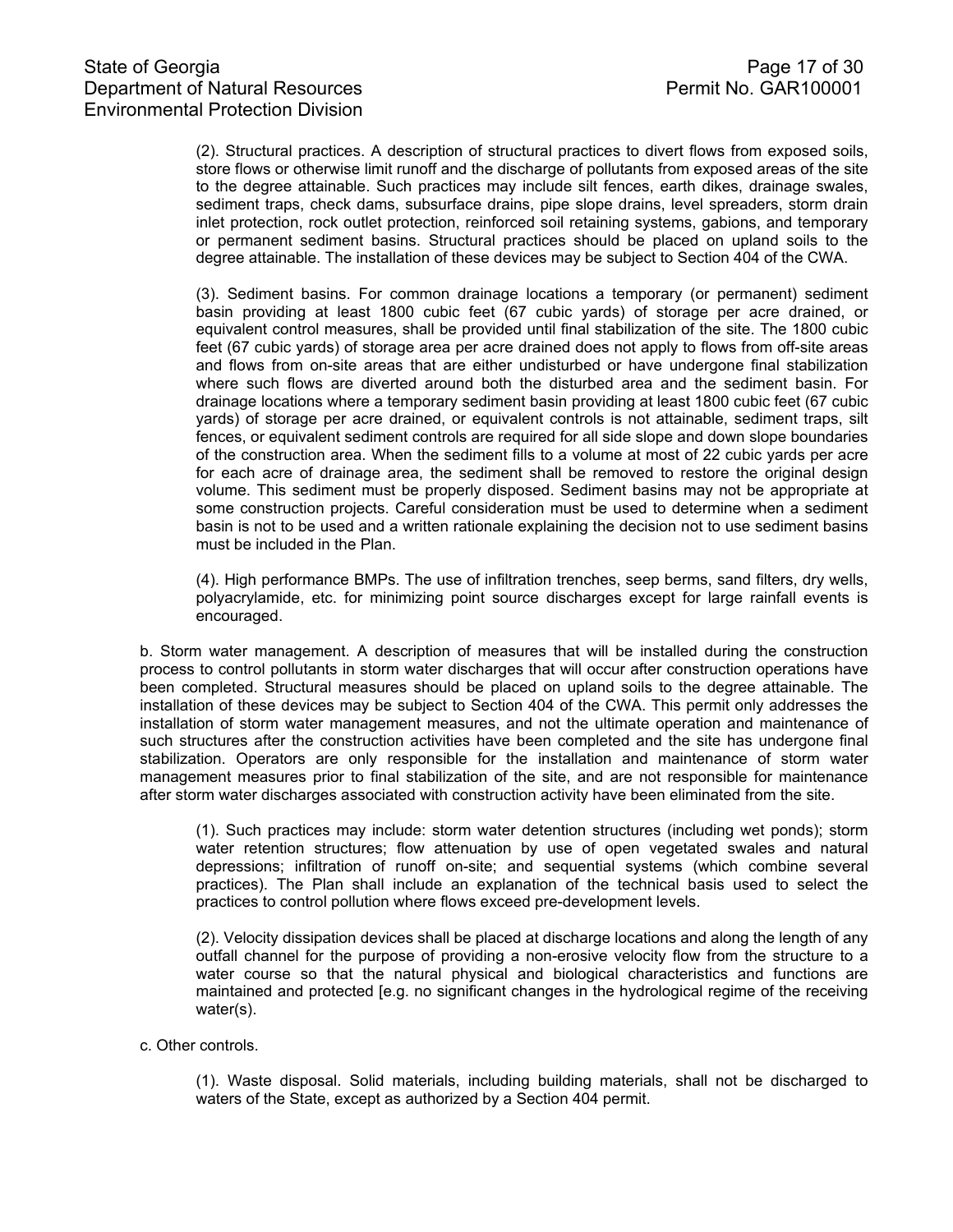(2). Off-site vehicle tracking of dirt, soils, and sediments and the generation of dust shall be minimized or eliminated to the maximum extent practical. The Plan shall include the best management practice to be implemented at the site or construction activity.

(3). All permittees shall ensure and demonstrate that their Plan is in compliance with applicable State and local waste disposal, sanitary sewer or septic system regulations.

(4). The Plan shall include best management practices for the remediation of all petroleum spills and leaks as appropriate.

#### **3. Inspections.**

a. Permittee requirements.

(1). Each day when any type of construction activity has taken place at a primary permittee's site, qualified personnel provided by the primary permittee shall inspect: (a) all areas at the primary permittee's site where petroleum products are stored, used, or handled for spills and leaks from vehicles and equipment; (b) all locations at the primary permittee's site where vehicles enter or exit the site for evidence of off-site sediment tracking; and (c) measure rainfall once each twentyfour hour period at the site. These inspections must be conducted until a Notice of Termination is submitted.

(2). Qualified personnel (provided by the primary permittee) shall inspect at least once every seven (7) calendar days and within 24 hours of the end of a storm that is 0.5 inches or greater the following: (a) disturbed areas of the primary permittee's construction site that have not undergone final stabilization; (b) areas used by the primary permittee for storage of materials that are exposed to precipitation that have not undergone final stabilization; and (c) structural control measures. Erosion and sediment control measures identified in the Plan applicable to the primary permittee's site shall be observed to ensure that they are operating correctly. Where discharge locations or points are accessible, they shall be inspected to ascertain whether erosion control measures are effective in preventing significant impacts to receiving water(s). For areas of a site that have undergone final stabilization, the permittee must comply with Part IV.D.3.a.(3). These inspections must be conducted until a Notice of Termination is submitted.

(3). Qualified personnel (provided by the primary permittee) shall inspect at least once per month during the term of this permit (i.e., until a Notice of Termination is received by EPD) the areas of the site that have undergone final stabilization. These areas shall be inspected for evidence of, or the potential for, pollutants entering the drainage system and the receiving water(s). Erosion and sediment control measures identified in the Plan shall be observed to ensure that they are operating correctly. Where discharge locations or points are accessible, they shall be inspected to ascertain whether erosion control measures are effective in preventing significant impacts to receiving water(s).

(4). Based on the results of each inspection, the site description and the pollution prevention and control measures identified in the Erosion, Sedimentation and Pollution Control Plan, the Plan shall be revised as appropriate not later than seven (7) calendar days following each inspection. Implementation of such changes shall be made as soon as practical but in no case later than seven (7) calendar days following each inspection.

(5). A report summarizing the scope of each inspection and the name(s) of personnel making each inspection, the date(s) of each inspection, major observations relating to the implementation of the Erosion, Sedimentation and Pollution Control Plan and actions taken in accordance with Part IV.D.3.a.(4) of the permit shall be made and retained at the site or be readily available at a designated alternate location until the entire site or that portion of a construction project that has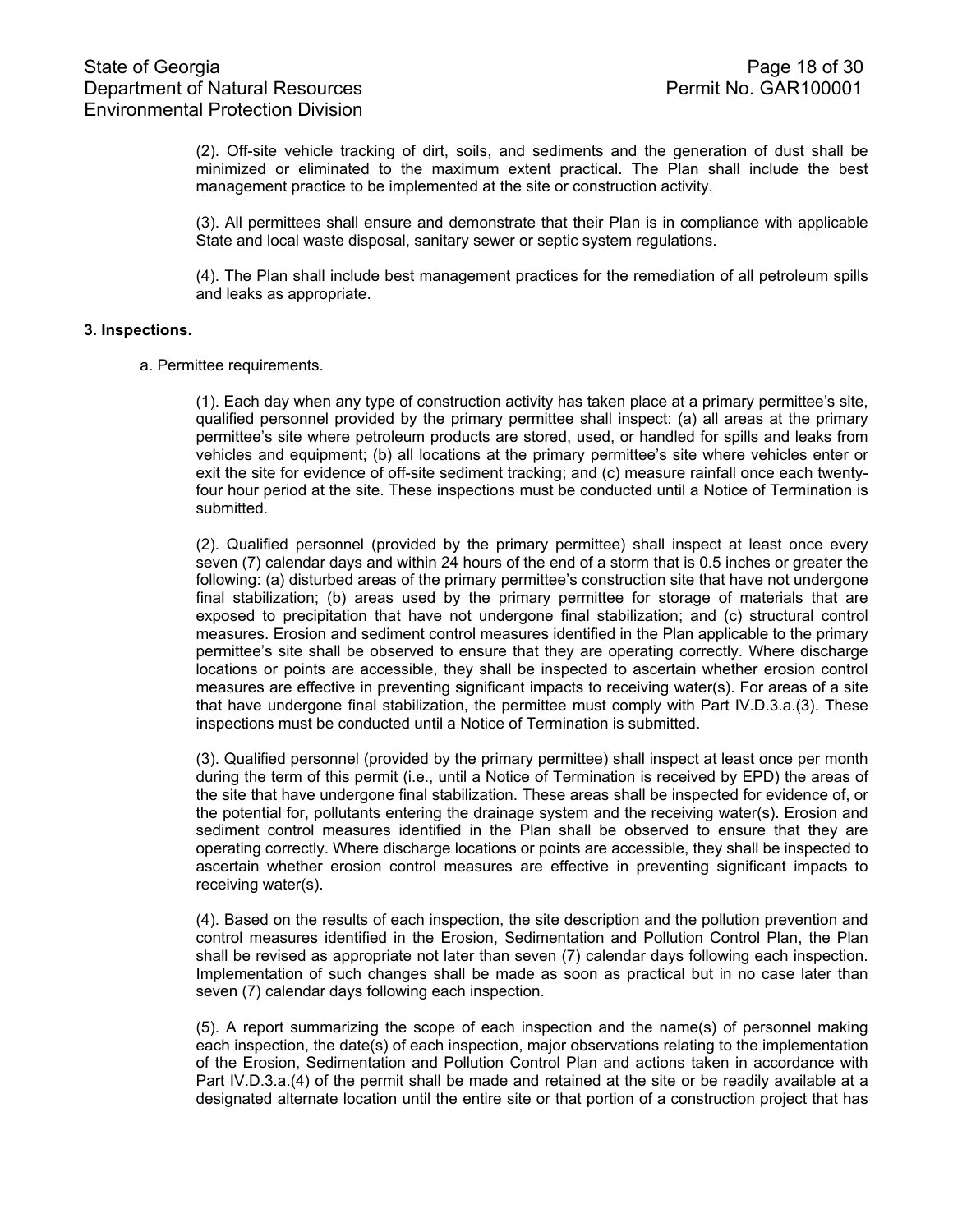been phased has undergone final stabilization and a Notice of Termination is submitted to EPD. Such reports shall identify any incidents of non-compliance. Where the report does not identify any incidents of non-compliance, the report shall contain a certification that the facility is in compliance with the Erosion, Sedimentation and Pollution Control Plan and this permit. The report shall be signed in accordance with Part V.G. of this permit.

**4. Maintenance.** A description of procedures to ensure the timely maintenance of vegetation, erosion and sediment control measures and other protective measures identified in the site plan in good and effective operating condition.

**5. Sampling Requirements.** This permit requires the monitoring of nephelometric turbidity in receiving water(s) or outfalls in accordance with this permit. This paragraph shall not apply to any land disturbance associated with the construction of single-family homes which are not part of a subdivision or planned common development unless five (5) acres or more will be disturbed. The following procedures constitute EPD's guidelines for sampling turbidity.

a. *Sampling Requirements* shall include the following:

(1) A USGS topographic map, a topographic map or a drawing (referred to as a topographic map) that is a scale equal to or more detailed than a 1:24000 map showing the location of the site or the stand alone construction; (a) the location of all perennial and intermittent streams and other water bodies as shown on a USGS topographic map, and all other perennial and intermittent streams and other water bodies located during mandatory field verification, into which the storm water is discharged and (b) the receiving water and/or outfall sampling locations. When the permittee has chosen to use a USGS topographic map and the receiving water(s) is not shown on the USGS topographic map, the location of the receiving water(s) must be hand-drawn on the USGS topographic map from where the storm water(s) enters the receiving water(s) to the point where the receiving water(s) combines with the first blue line stream shown on the USGS topographic map;

(2). a written narrative of site specific analytical methods used to collect, handle and analyze the samples including quality control/quality assurance procedures. This narrative must include precise sampling methodology for each sampling location;

(3). when the permittee has determined that some or all outfalls will be monitored, a rationale must be included for the NTU limit(s) selected from Appendix B. This rationale must include the size of the facility or stand alone construction, the calculation of the size of the surface water drainage area, and the type of receiving water(s) (i.e. trout stream or supporting warm water fisheries); and

(4). any additional information EPD determines necessary to be part of the Plan. EPD will provide written notice to the permittee of the information necessary and the time line for submittal.

b. *Sample Type.* All sampling shall be collected by "grab samples" and the analysis of these samples must be conducted in accordance with methodology and test procedures established by 40 CFR Part 136 (unless other test procedures have been approved); the guidance document titled "NPDES Storm Water Sampling Guidance Document, EPA 833-B-92-001" and guidance documents that may be prepared by the EPD.

- (1). Sample containers should be labeled prior to collecting the samples.
- (2). Samples should be well mixed before transferring to a secondary container.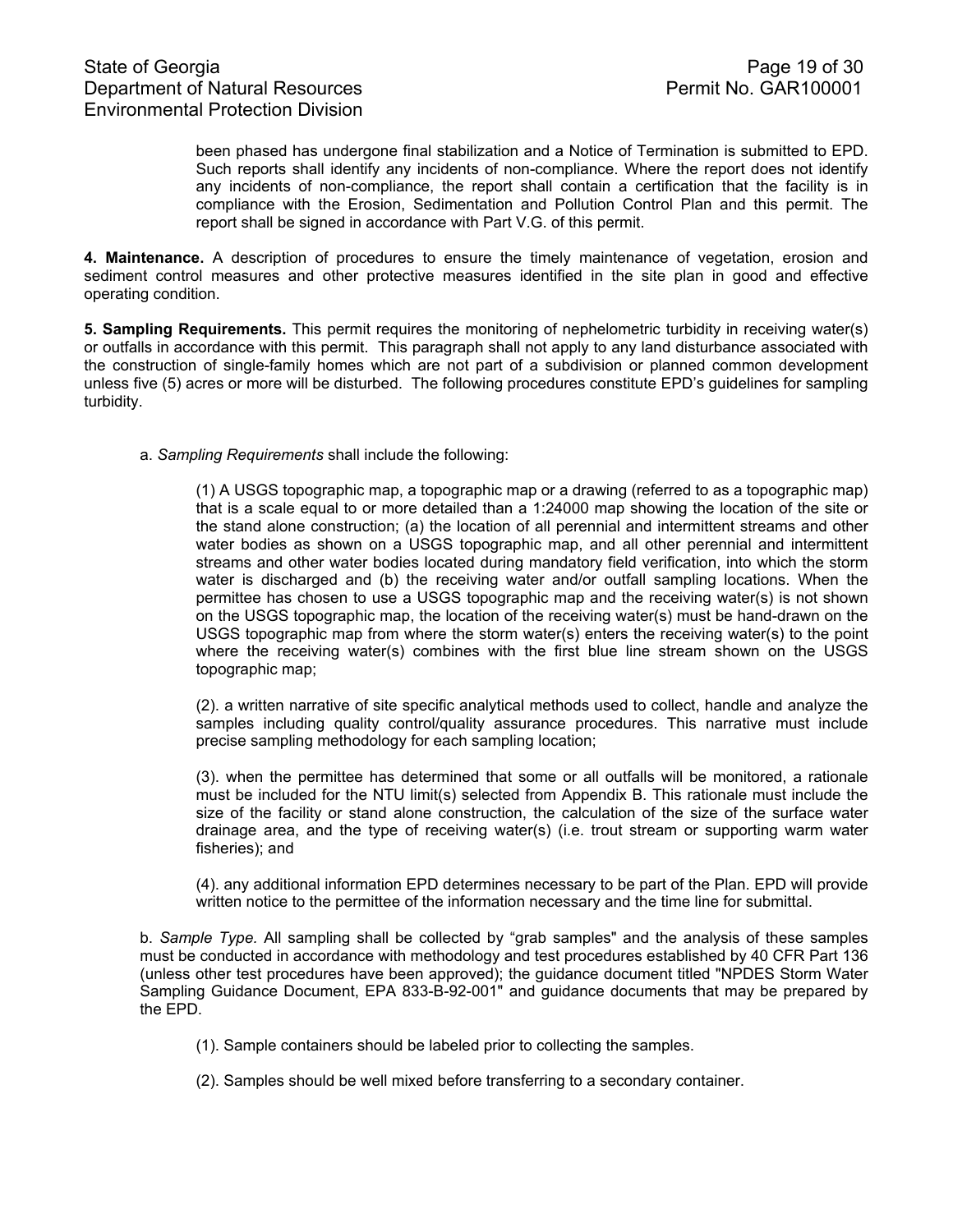(3). Large mouth, well cleaned and rinsed glass or plastic jars should be used for collecting samples. The jars should be cleaned thoroughly to avoid contamination.

(4). Manual, automatic or rising stage sampling may be utilized. Samples required by this permit should be analyzed immediately, but in no case later than 48 hours after collection. However, samples from automatic samplers must be collected no later than the next business day after their accumulation, unless flow through automated analysis is utilized. Dilution of samples is not required. Samples may be analyzed directly with a properly calibrated turbidimeter. Samples are not required to be cooled.

(5). Sampling and analysis of the receiving water(s) or outfalls beyond the minimum frequency stated in this permit must be reported to EPD as specified in Part IV.E.

#### c. *Sampling Points*.

(1). For construction activities the primary permittee must sample all receiving water(s), or all outfall(s), or a combination of receiving water(s) and outfall(s). Samples taken for the purpose of compliance with this permit shall be representative of the monitored activity and representative of the water quality of the receiving water(s) and/or the storm water outfalls using the following minimum guidelines:

(a). The upstream sample for each receiving water(s) must be taken immediately upstream of the confluence of the first storm water discharge from the permitted activity (i.e., the discharge farthest upstream at the site) but downstream of any other storm water discharges not associated with the permitted activity. Where appropriate, several upstream samples from across the receiving water(s) may need to be taken and the arithmetic average of the turbidity of these samples used for the upstream turbidity value.

(b). The downstream sample for each receiving water(s) must be taken downstream of the confluence of the last storm water discharge from the permitted activity (i.e., the discharge farthest downstream at the site) but upstream of any other storm water discharge not associated with the permitted activity. Where appropriate, several downstream samples from across the receiving water(s) may need to be taken and the arithmetic average of the turbidity of these samples used for the downstream turbidity value.

(c). Ideally the samples should be taken from the horizontal and vertical center of the receiving water(s) or the storm water outfall channel(s).

(d). Care should be taken to avoid stirring the bottom sediments in the receiving water(s) or in the outfall storm water channel.

(e). The sampling container should be held so that the opening faces upstream.

(f). The samples should be kept free from floating debris.

(g). Permittees do not have to sample sheetflow that flows onto undisturbed natural areas or areas stabilized by the project. For purposes of this section, stabilized shall mean, for unpaved areas and areas not covered by permanent structures, 100% of the soil surface is uniformly covered in permanent vegetation with a density of 70% or greater, or equivalent permanent stabilization measures (such as the use of rip rap, gabions, permanent mulches or geotextiles) have been used. Permanent vegetation shall consist of: planted trees, shrubs, perennial vines; a crop of perennial vegetation appropriate for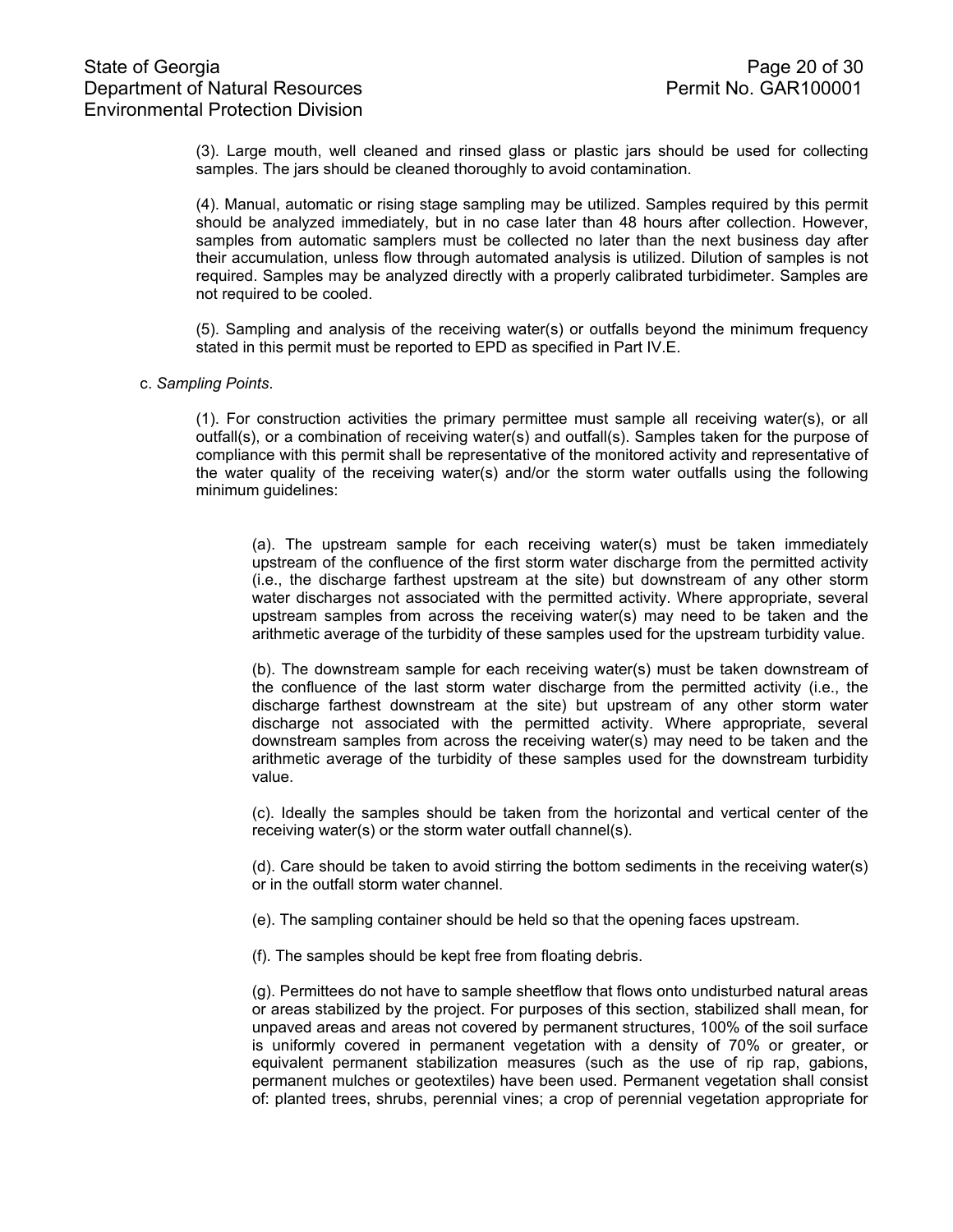# State of Georgia **Page 21 of 30** Department of Natural Resources **Permit No. GAR100001** Environmental Protection Division

the time of year and region; or a crop of annual vegetation and a seeding of target crop perennials appropriate for the region. Final stabilization applies to each phase of construction.

(h). All sampling pursuant to this permit must be done in such a way (including generally accepted sampling methods, locations, timing, and frequency) as to accurately reflect whether storm water runoff from the facility/site is in compliance with the standard set forth in Parts III.C.3. or III.C.4., whichever is applicable.

#### d. *Sampling Frequency*.

(1). The primary permittee must sample in accordance with the Plan at least once for each rainfall event described below. For a qualifying event, samples must be taken within forty-five (45) minutes of:

(a) the accumulation of the minimum amount of rainfall for the qualifying event, if the storm water discharge to a monitored receiving water or from a monitored outfall has begun at or prior to the accumulation, or

(b) the beginning of any storm water discharge to a monitored receiving water or from a monitored outfall, if the discharge begins after the accumulation of the minimum amount of rainfall for the qualifying event.

(2). However, where manual and automatic sampling are impossible (as defined in this permit), or are beyond the permittee's control, the permittee shall take samples as soon as possible, but in no case more than twelve (12) hours after the beginning of the storm water discharge.

(3). Sampling by the permittee shall occur for the following events:

(a). For each area of the site that discharges to a receiving stream, the first rain event that reaches or exceeds 0.5 inch and allows for monitoring during normal business hours\* (Monday thru Friday, 8:00 AM to 5:00 PM and Saturday 8:00 AM to 5:00 PM when construction activity is being conducted by the Primary permittee) that occurs after all clearing and grubbing operations have been completed in the drainage area of the location selected as the sampling location;

(b). In addition to (a) above, for each area of the site that discharges to a receiving stream, the first rain event that reaches or exceeds 0.5 inch and allows for monitoring during normal business hours\* that occurs either 90 days after the first sampling event or after all mass grading operations have been completed in the drainage area of the location selected as the sampling location, whichever comes first;

(c). At the time of sampling performed pursuant to (a) and (b) above, if BMPs are found to be properly designed, installed and maintained, no further action is required. If BMPs in any area of the site that discharges to a receiving stream are not properly designed, installed and maintained, corrective action shall be defined and implemented within 2 business days, and turbidity samples shall be taken from discharges from that area of the site for each subsequent rain event that reaches or exceeds 0.5 inch during normal business hours\* until the selected turbidity standard is attained, or until post-storm event inspections determine that BMPs are properly designed, installed and maintained; and

(d). Existing construction activities, i.e., those that are occurring on or before the effective date of this permit, that have met the sampling required by (a) above shall sample in accordance with (b). Those existing construction activities that have met the sampling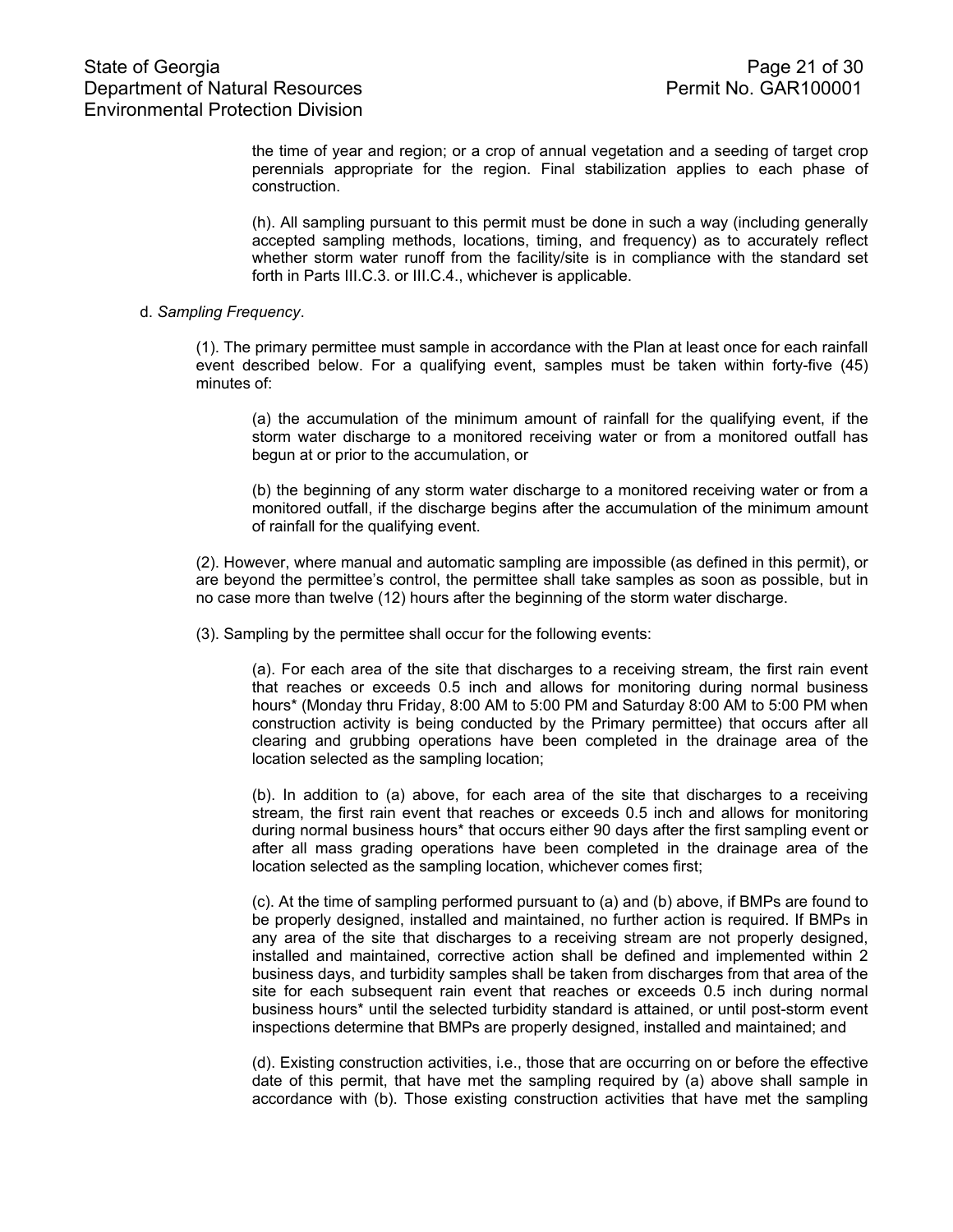required by (b) above shall not be required to conduct additional sampling other than as required by (c) above.

\*Note that the permittee may choose to meet the requirements of (a) and (b) above by collecting turbidity samples from any rain event that reaches or exceeds 0.5 inch and allows for monitoring at any time of the day or week.

**6. Non-storm water discharges.** Except for flows from fire fighting activities, sources of non-storm water listed in Part III.A.2. of this permit that are combined with storm water discharges associated with construction activity must be identified in the Plan. The Plan shall identify and ensure the implementation of appropriate pollution prevention measures for the non-storm water component(s) of the discharge.

### **E. Reporting.**

1. The applicable permittees are required to submit a summary of the monitoring results to the EPD at the address shown in Part II.C. by the fifteenth day of the month following the reporting period. Reporting periods are months during which samples are taken in accordance with this permit. Sampling results shall be in a clearly legible format. Upon written notification, EPD may require the applicable permittee to submit the sampling results on a more frequent basis. Sampling and analysis of any storm water discharge(s) or the receiving water(s) beyond the minimum frequency stated in this permit must be reported in a similar manner to the EPD. The sampling reports must be signed in accordance with Part V.G. Sampling reports must be submitted to EPD until such time as a NOT is submitted in accordance with Part VI.

2. Each permittee must retain copies of all monitoring results reported by that permittee in accordance with this Part. In addition to other record keeping requirements, the monitoring information shall include:

- a. The date, exact place, and time of sampling or measurements;
- b. The name(s) of the individual(s) who performed the sampling and measurements;
- c. The date(s) analyses were performed;
- d. The time(s) analyses were initiated;
- e. The name(s) of the individual(s) who performed the analyses;

f. References and written procedures, when available, for the analytical techniques or methods used.; and

g. The results of such analyses, including the bench sheets, instrument readouts, computer disks or tapes, etc., used to determine these results.

h. Results which exceed 1000 NTU shall be reported as "exceeds 1000 NTU."

#### **3. Retention of Records.**

a. Each primary permittee shall retain a copy of the Erosion, Sedimentation and Pollution Control Plan required by this permit at the construction site or the Plan shall be readily available at a designated alternate location from the date of project initiation to the date of final stabilization. Primary permittees are encouraged to post copies of their NOI, Erosion, Sedimentation & Pollution Control Plan, sampling results, inspection reports, etc. on or in a permit board at the construction exit to facilitate inspections by local issuing authorities and EPD.

b. Copies of all Notices of Intent, Notices of Termination, reports, plans, monitoring reports, monitoring information, including all calibration and maintenance records and all original strip chart recordings for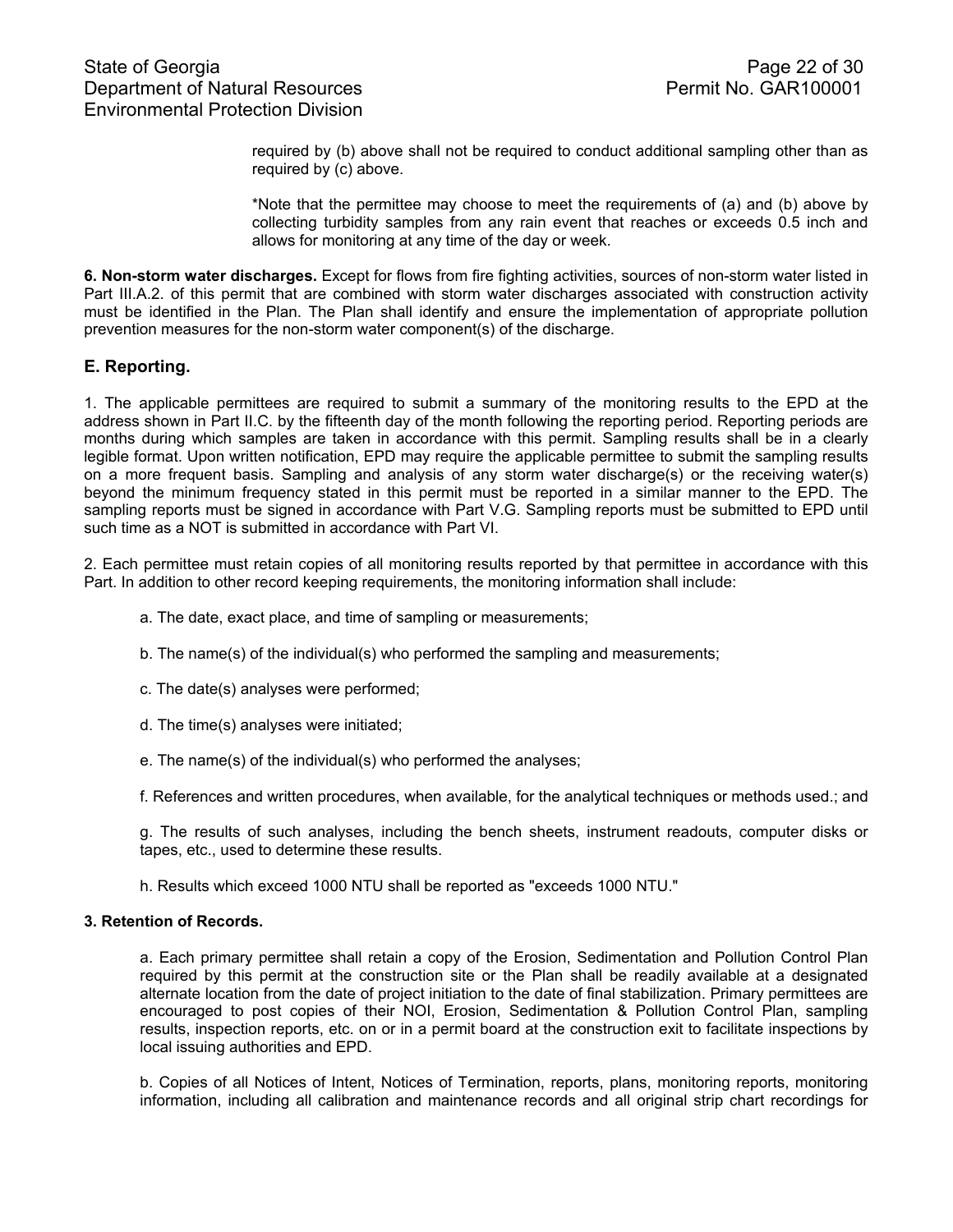continuous monitoring instrumentation, Erosion, Sedimentation and Pollution Control Plans, records of all data used to complete the Notice of Intent to be covered by this permit and all other records required by this permit shall be retained by the permittee who either produced or used it for a period of at least three years from the date that the site is finally stabilized. These records must be maintained at the permittee's primary place of business once the construction activity has ceased at the permitted site. This period may be extended by request of the EPD at any time upon written notification to the permittee.

**F. Report Submittal.** All written correspondence required by this permit shall be submitted by *return receipt certified mail* (or similar service) to the appropriate District Office of the EPD according to the schedule in Appendix A of this permit.

# **Part V. STANDARD PERMIT CONDITIONS**

## **A. Duty to Comply.**

1. Each permittee must comply with all applicable conditions of this permit. Any permit noncompliance constitutes a violation of the Georgia Water Quality Control Act (O.C.G.A. §§12-5-20, et seq.) and is grounds for enforcement action; for permit termination; or for denial of a permit renewal application. Failure of a primary permittee to comply with any applicable term or condition of this permit shall not relieve any other primary permittee from compliance with their applicable terms and conditions of this permit.

2. Each permittee must document in their records any and all known violations of this permit at his/her site within seven (7) days of his/her knowledge of the violation. A summary of these violations must be submitted to EPD by the permittee at the addresses shown in Part II.C. within fourteen (14) days of his/her discovery of the violation.

3. Penalties for violations of permit conditions. The Federal Clean Water Act and the Georgia Water Quality Control Act (O.C.G.A. §§12-5-20, et seq.) provide that any person who falsifies, tampers with, or knowingly renders inaccurate any monitoring device or method required to be maintained under this permit, makes any false statement, representation, or certification in any record or other document submitted or required to be maintained under this permit, including monitoring reports or reports of compliance or noncompliance shall, upon conviction be punished by a fine or by imprisonment, or by both. The Federal Clean Water Act and the Georgia Water Quality Control Act also provide procedures for imposing civil penalties which may be levied for violations of the Acts, any permit condition or limitation established pursuant to the Acts, or negligently or intentionally failing or refusing to comply with any final or emergency order of the Director.

**B. Continuation of the Expired General Permit.** This permit expires on the date shown on the cover page of this permit. However, an expired general permit continues in force and effect until a new general permit is issued, final and effective. Facilities that have not obtained coverage under the permit by the permit expiration date cannot become authorized to discharge under the continued permit.

**C. Need to Halt or Reduce Activity Not a Defense.** It shall not be a defense for the permittee in an enforcement action that it would have been necessary to halt or reduce the permitted activity in order to maintain compliance with the conditions of this permit.

**D. Duty to Mitigate.** The permittee shall take all reasonable steps to minimize or prevent any discharge in violation of this permit which has a reasonable likelihood of adversely affecting human health or the environment.

**E. Duty to Provide Information.** The permittee shall furnish to the Director; a State or local agency approving sediment and erosion plans, grading plans, or storm water management plans; or in the case of a storm water discharge associated with construction activity which discharges through a municipal separate storm sewer system with an NPDES permit, to the local government operating the municipal separate storm sewer system, any information which is requested to determine compliance with this permit. In the case of information submitted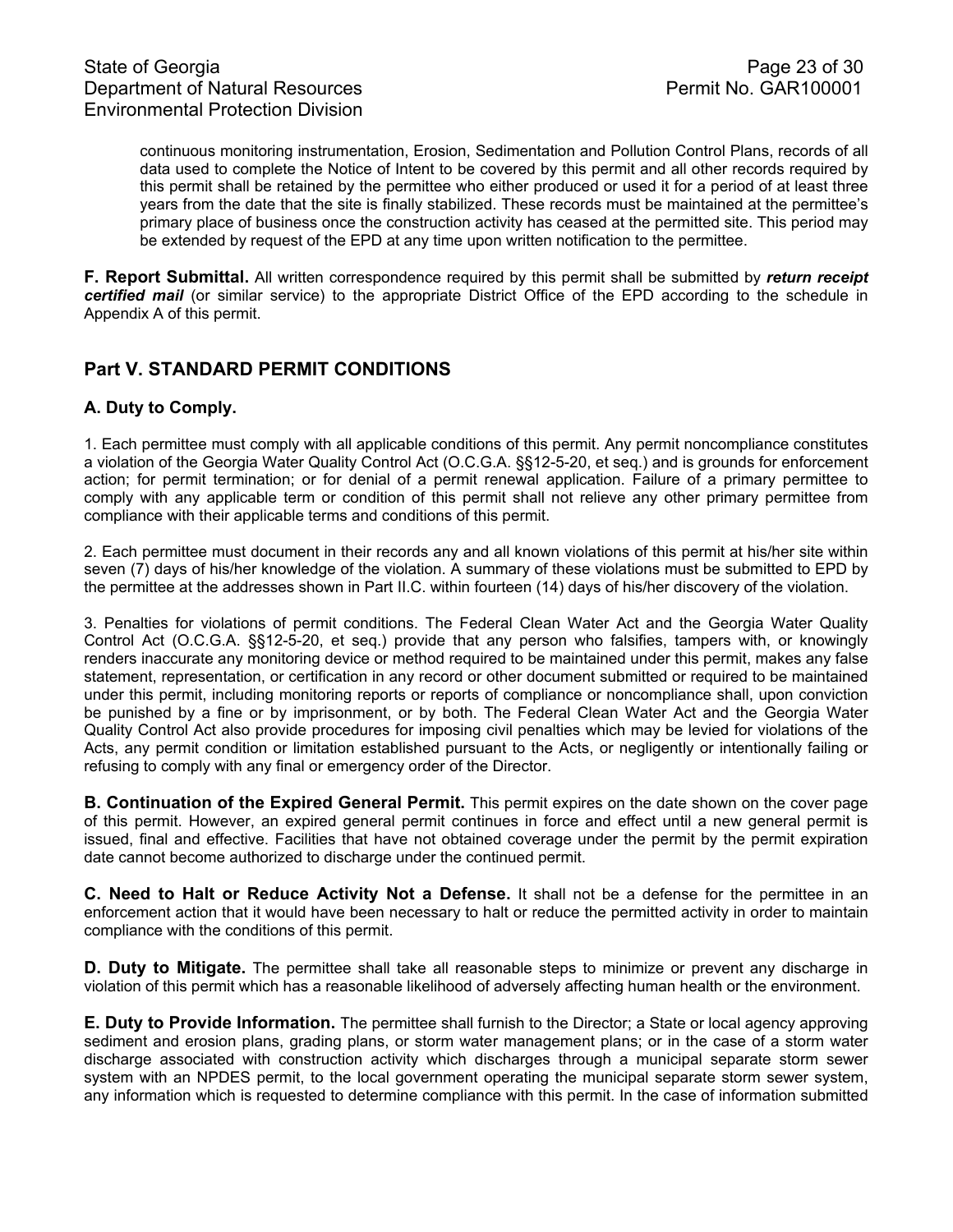to the EPD such information shall be considered public information and available under the Georgia Open Records Act.

**F. Other Information.** When the permittee becomes aware that he failed to submit any relevant facts or submitted incorrect information in the Notice of Intent or in any other report required to be submitted to the EPD, the permittee shall promptly submit such facts or information.

**G. Signatory Requirements.** All Notices of Intent, Notice of Terminations, Erosion, Sedimentation and Pollution Control Plans, reports, certifications or other information either submitted to the EPD or the operator of a large or medium municipal separate storm sewer system, or that this permit requires be maintained by the permittee, shall be signed as follows:

1. All Notices of Intent shall be signed as follows:

a. For a corporation: by a responsible corporate officer. For the purpose of this permit, a responsible corporate officer means: (1) a president, secretary, treasurer, or vice-president of the corporation in charge of a principal business function, or any other person who performs similar policy- or decisionmaking functions for the corporation; or (2) the manager of one or more manufacturing, production or operating facilities provided the manager is authorized to make management decisions which govern the operation of the regulated facility including having the explicit or implicit duty of making major capital investment recommendations, and initiating and directing other comprehensive measures to assure long term environmental compliance with environmental laws and regulations; the manager can ensure the necessary systems are established or actions taken to gather complete and accurate information for permit application requirements; and where authority to sign documents has been assigned or delegated to the manager in accordance with corporate procedures;

b. For a partnership or sole proprietorship: by a general partner or the proprietor, respectively; or

c. For a municipality, State, Federal, or other public facility: by either a principal executive officer or ranking elected official.

2. All reports, certification statements, or other reports required by the permit and other information requested by the EPD shall be signed by a person described above or by a duly authorized representative of that person. A person is a duly authorized representative only if:

a. The authorization is made in writing by a person described above and submitted to the EPD;

b. The authorization specifies either an individual or a position having responsibility for the overall operation of the regulated facility or activity, such as the position of manager, Operator, superintendent, or position of equivalent responsibility or an individual or position having overall responsibility for environmental matters for the company. (A duly authorized representative may thus be either a named individual or any individual occupying a named position);

c. Changes to authorization. If an authorization under Part II.B. is no longer accurate because a different Operator has responsibility for the overall operation of the construction site, a new Notice of Intent satisfying the requirements of Part II.B. must be submitted to the EPD prior to or together with any reports, information, or applications to be signed by an authorized representative; and

d. *Certification.* Documents shall be signed by the party that contracts for the document and that party shall make the following certification:

 "I certify under penalty of law that this document and all attachments were prepared under my direction or supervision in accordance with a system designed to assure that qualified personnel properly gather and evaluate the information submitted. Based on my inquiry of the person or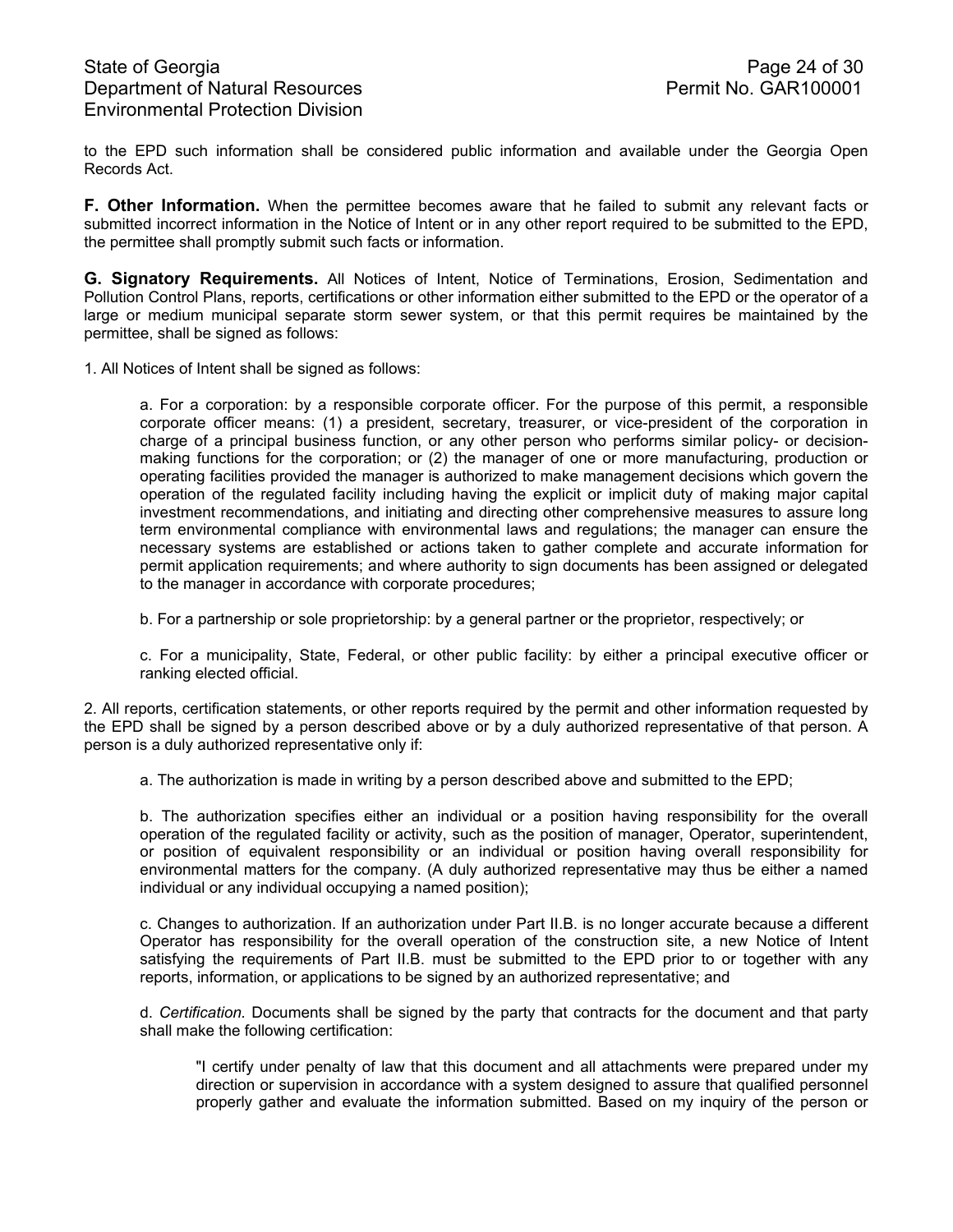persons who manage the system, or those persons directly responsible for gathering the information, the information submitted is, to the best of my knowledge and belief, true, accurate, and complete. I am aware that there are significant penalties for submitting false information, including the possibility of fine and imprisonment for knowing violations."

**H. Oil and Hazardous Substance Liability.** Nothing in this permit shall be construed to preclude the institution of any legal action or relieve the permittee from any responsibilities, liabilities, or penalties to which the permittee is or may be subject under the Georgia Hazardous Waste Management Act, O.C.G.A. § 12-8-60, et seq. or under Chapter 14 of Title 12 of the Official Code of Georgia Annotated; nor is the Operator relieved from any responsibilities, liabilities or penalties to which the permittee is or may be subject under Section 311 of the Clean Water Act or Section 106 of Comprehensive Environmental Response Compensation And Liability Act.

**I. Property Rights.** The issuance of this permit does not convey any property rights of any sort, nor any exclusive privileges, nor does it authorize any injury to private property nor any invasion of personal rights, nor any infringement of Federal, State or local laws or regulations.

**J. Severability.** The provisions of this permit are severable, and if any provision of this permit, or the application of any provision of this permit to any circumstance, is held invalid, the application of such provision to other circumstances, and the remainder of this permit shall not be affected thereby.

**K. Other Applicable Environmental Regulations and Laws.** Nothing in this permit shall be construed to preclude the institution of any legal action or relieve the permittee from any responsibilities, liabilities, or penalties established pursuant to any applicable State law or regulation under authority preserved by Section 510 of the Clean Water Act. Nothing in this permit, unless explicitly stated, exempts the permittee from compliance with other applicable local, state and federal ordinances, rules, regulations, and laws. Furthermore, it is not a defense to compliance with this permit that a local government authority has approved the permittee's Erosion, Sedimentation and Pollution Control Plan or failed to take enforcement action against the permittee for violations of the Erosion, Sedimentation and Pollution Control Plan, or other provisions of this permit.

No condition of this permit shall release the permittee from any responsibility or requirements under other environmental statutes or regulations.

**L. Proper Operation and Maintenance.** The permittee shall at all times properly operate and maintain all facilities and systems of treatment and control (and related appurtenances) which are installed or used by the permittee to achieve compliance with the conditions of this permit and with the required plans. Proper operation and maintenance also includes adequate laboratory controls and appropriate quality assurance procedures. Proper operation and maintenance requires the operation of backup or auxiliary facilities or similar systems, installed by an permittee only when necessary to achieve compliance with the conditions of the permit.

**M. Inspection and Entry.** The permittee shall allow the Director or an authorized representative of EPA, EPD or to designated officials of the local government reviewing soil erosion and sediment control plans, grading plans, or storm water management plans; or, in the case of a construction site which discharges through a municipal separate storm sewer system, an authorized representative of the municipal operator of the separate storm sewer system receiving the discharge, upon the presentation of credentials and other documents as may be required by law, to:

1. Enter upon the permittee's premises where a regulated facility or activity is located or conducted or where records must be kept under the conditions of this permit; and

2. Have access to and copy at reasonable times, any records that must be kept under the conditions of this permit; and

3. Inspect at reasonable times any facilities or equipment (including monitoring and control equipment).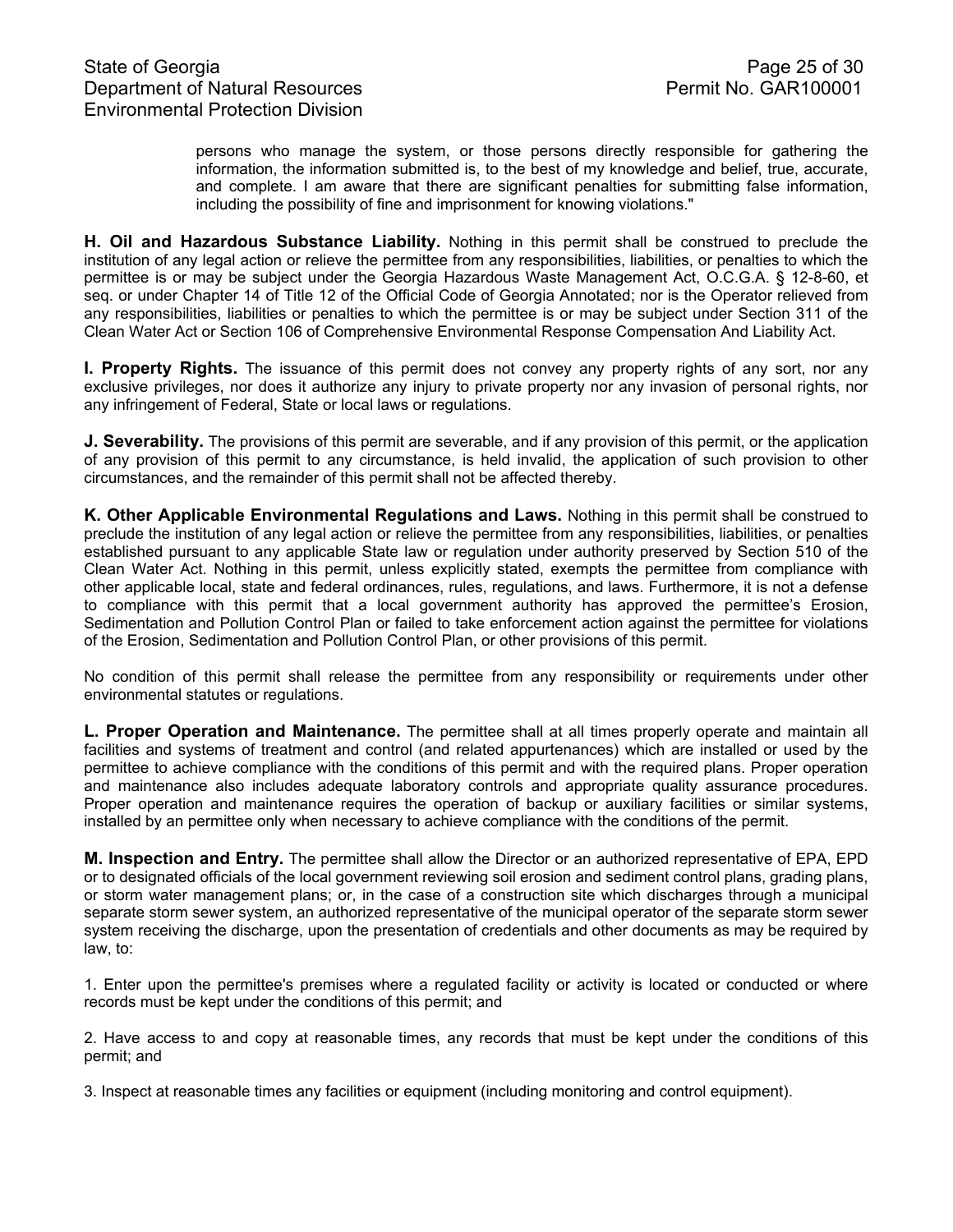**N. Permit Actions.** This permit may be revoked and reissued, or terminated for cause including but not limited to changes in the law or regulations. The filing of a request by the permittee for termination of the permit, or a notification of planned changes or anticipated noncompliance, does not stay any permit condition.

# **Part VI. TERMINATION OF COVERAGE**

**A. Notice of Termination Eligibility.** Notice of Termination, signed in accordance with Part V.G. of this permit, must be submitted:

1. For construction activities, by the permittee where the entire stand alone development has undergone final stabilization and all storm water discharges associated with construction activity that are authorized by this permit have ceased. For construction activities where the primary permittee has elected to submit NOIs for separate phases of the stand alone development, the phase or phases of the stand alone development on the NOT shall correspond to the phase or phases on the NOI and shall have undergone final stabilization and all storm water discharges associated with construction activity that are authorized by this permit shall have ceased.

2. By the Owner or Operator when the Owner or Operator of the site changes. Where storm water discharges will continue after the identity of the Owner or Operator changes, the permittee must, prior to filing the Notice of Termination, notify any subsequent Owner or Operator of the permitted site as to the requirements of this permit; and

### **B. Notice of Termination contents:**

1. The permittee's legal name, address, telephone number;

2. The site/project name, GPS location of a construction exit in the form degrees/minutes/seconds as determined by GPS unit, site location, city (if applicable) and county of the site for which the notification is submitted. This information must correspond to the similar information as provided on the NOI. Where a mailing address for the site is not available, the location can be described in narrative terms and county where the construction site is located;

3. The NPDES permit number for the storm water discharge associated with construction activity identified by the Notice of Termination;

4. The name of the receiving water(s), and when the discharge is through a municipal separate storm sewer system (MS4), the name of the local government operating the municipal separate storm sewer system and the name of the receiving water(s) which receives the discharge from the MS4;

5. Any other information specified on the NOT in effect at the time of submittal; and

6. The following certification signed in accordance with Part V.G. (signatory requirements):

"I certify under penalty of law that either: (a) all storm water discharges associated with construction activity from the portion of the construction activity where I was an Owner or Operator have ceased or have been eliminated; (b) all storm water discharges associated with construction activity from the identified site that are authorized by General NPDES Permit No. GAR 100001 have ceased; (c) I am no longer an Owner or Operator at the construction site and a new Owner or Operator has assumed operational control for those portions of the construction site where I previously had ownership or operational control; and that discharging pollutants in storm water associated with construction activity to waters of Georgia is unlawful under the Georgia Water Quality Control Act and the Clean Water Act where the discharge is not authorized by a NPDES permit."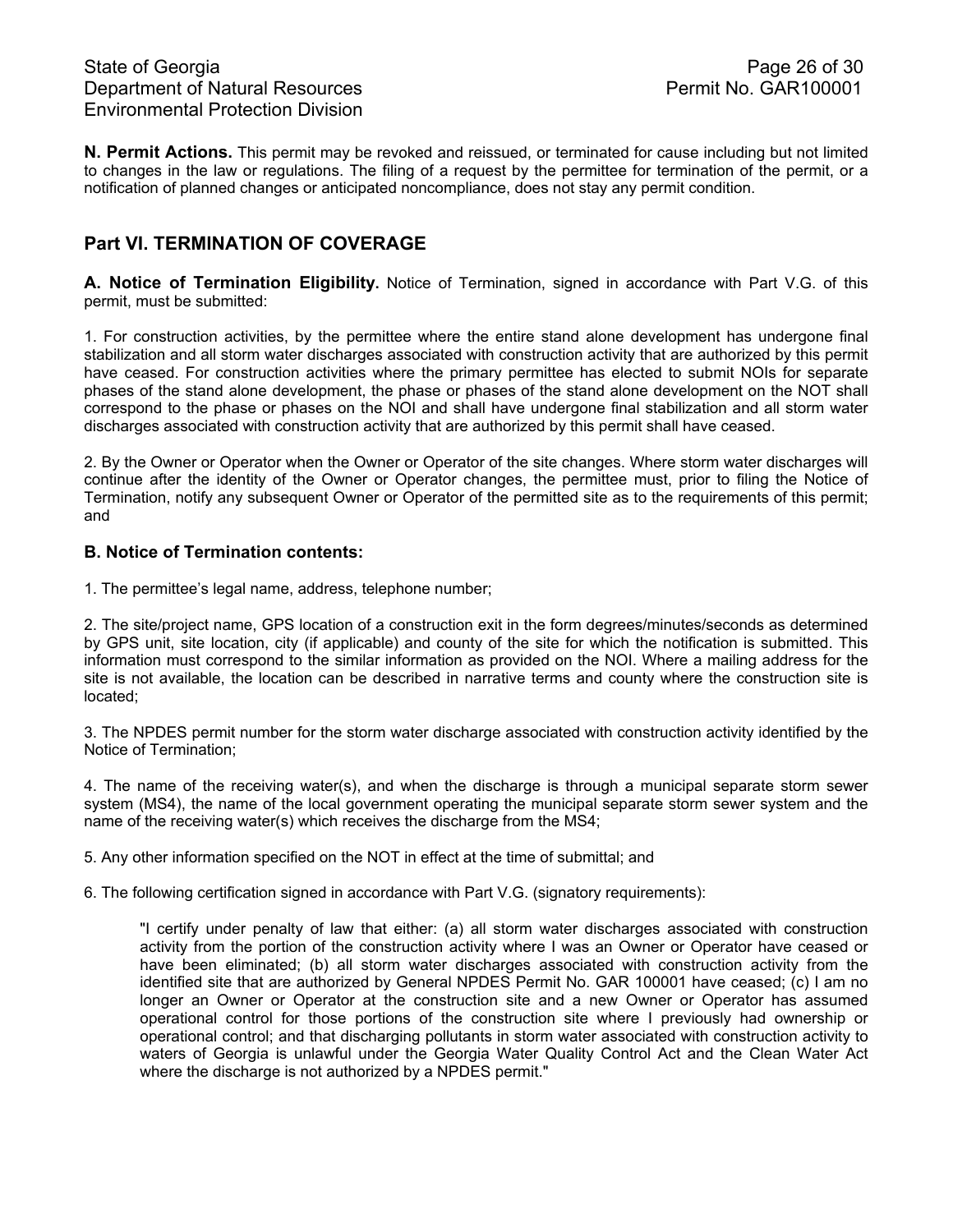**C. Notice of Termination Submittal.** All Notices of Termination by this permit shall be submitted by *return receipt certified mail* (or similar service) to the appropriate District Office of the EPD according to the schedule in Appendix A of this permit and to the local Issuing Authority in jurisdictions authorized to issue a Land Disturbance Activity permit for the permittee's construction site pursuant to O.C.G.A. 12-7-1, et seq.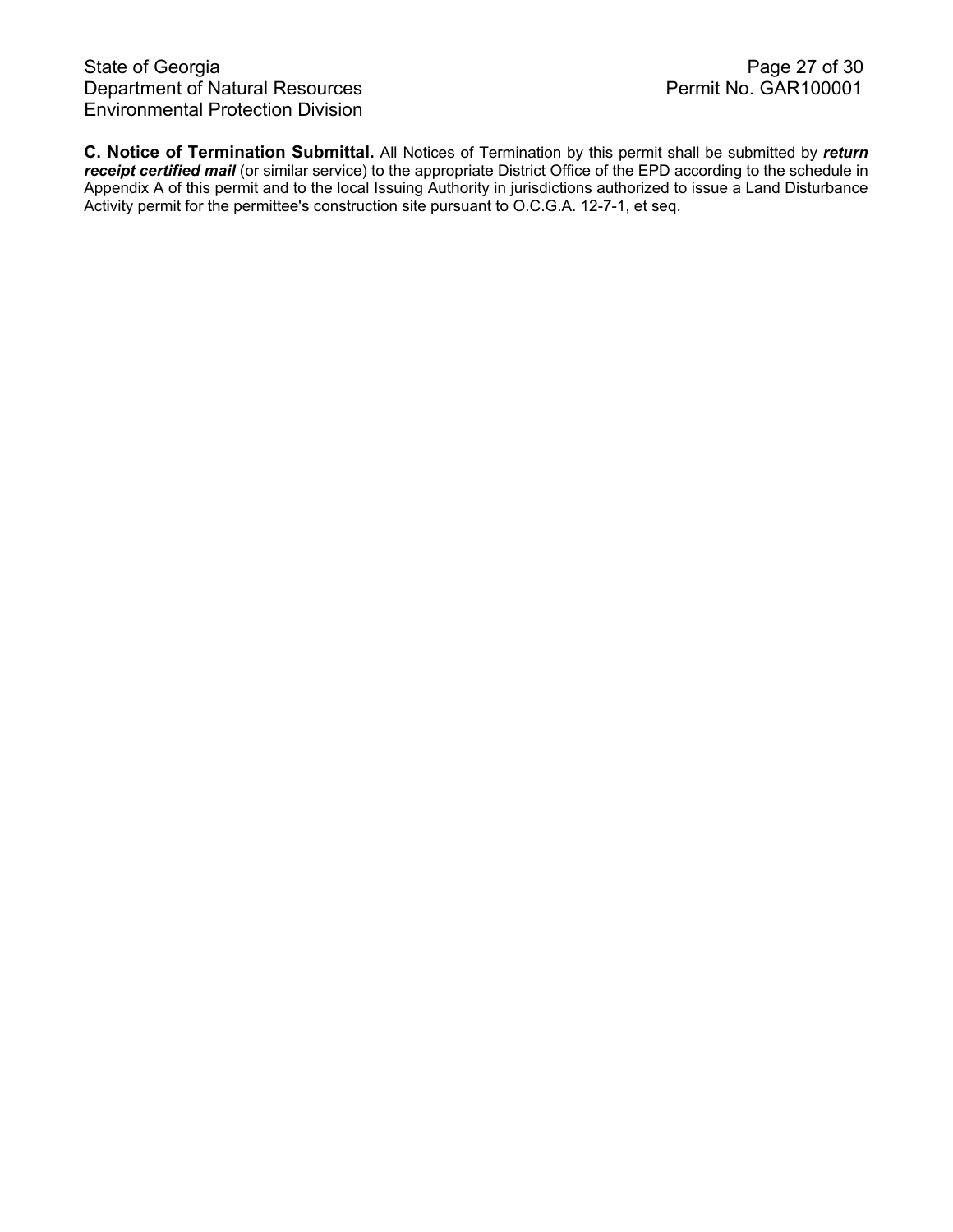# **APPENDIX A**

# **EPD DISTRICT OFFICES**

All required correspondence, including but not limited to the Notice of Intents, Notice of Terminations, certifications, Erosion, Sedimentation and Pollution Control Plans and any other reports, shall be sent to the following District offices of EPD.

**A. For facilities/sites located in the following counties:** Bibb, Bleckley, Chattahoochee, Crawford, Dooly, Harris, Houston, Jones, Lamar, Macon, Marion, Meriwether, Monroe, Muscogee, Peach, Pike, Pulaski, Schley, Talbot, Taylor, Troup, Twiggs, Upson

Information shall be submitted to: West Central District Office

Georgia Environmental Protection Division

2640 Shurling Drive Macon, GA 31211-3576 (478) 751-6612

**B. For facilities/sites located in the following counties:** Burke, Columbia, Emanuel, Glascock, Jefferson, Jenkins, Johnson, Laurens, McDuffie, Montgomery, Richmond, Screven, Treutlen, Warren, Washington, Wheeler, Wilkinson

Information shall be submitted to: East Central District Office

 Georgia Environmental Protection Division 1885-A Tobacco Road Augusta, GA 30906-8825 (706) 792-7744

**C. For facilities/sites located in the following counties:** Baldwin, Banks, Barrow, Butts, Clarke, Elbert, Franklin, Greene, Hall, Hancock, Hart, Jackson, Jasper, Lincoln, Madison, Morgan, Newton, Oconee, Oglethorpe, Putnam, Stephens, Taliaferro, Walton, Wilkes

Information shall be submitted to: Northeast District Office

Georgia Environmental Protection Division 745 Gaines School Road Athens, GA 30605-3129 (706) 369-6376

**D. For facilities/sites located in the following counties:** Clayton, Coweta, DeKalb, Fayette, Gwinnett, Heard, Henry, Rockdale, Spalding

Information shall be submitted to: Mountain District - Atlanta Satellite

Georgia Environmental Protection Division 4244 International Parkway, Suite 114 Atlanta, GA 30354-3906 (404) 362-2671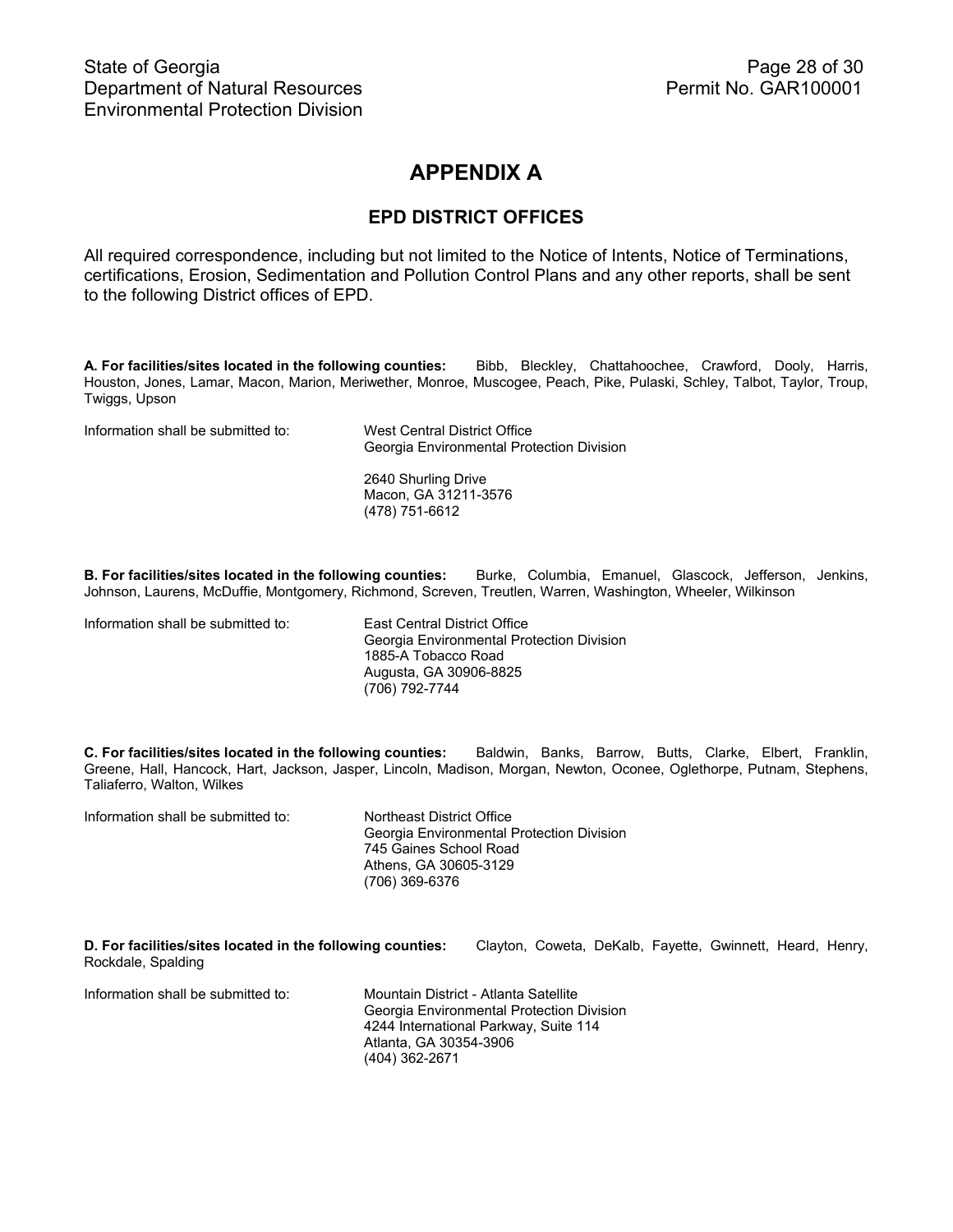# State of Georgia Page 29 of 30<br>Department of Natural Resources Permit No. GAR100001 Department of Natural Resources Environmental Protection Division

**E. For facilities/sites located in the following counties:** Bartow, Carroll, Catoosa, Chattooga, Cherokee, Cobb, Dade, Dawson, Douglas, Fannin, Floyd, Forsyth, Fulton, Gilmer, Gordon, Habersham, Haralson, Lumpkin, Murray, Paulding, Pickens, Polk, Rabun, Towns, Union, Walker, White, Whitfield

Information shall be submitted to: Mountain District - Cartersville Office

 Georgia Environmental Protection Division P.O. Box 3250 Cartersville, GA 30120-1705 (770) 387-4900

**F. For facilities/sites located in the following counties:** Appling, Atkinson, Bacon, Brantley, Bryan, Bulloch, Camden, Candler, Charlton, Chatham, Clinch, Coffee, Effingham, Evans, Glynn, Jeff Davis, Liberty, Long, McIntosh, Pierce, Tattnall, Toombs, Ware, Wayne

Information shall be submitted to: Coastal District- Brunswick Office

Georgia Environmental Protection Division One Conservation Way Brunswick, GA 31520-8687 (912) 264-7284

**G. For facilities/sites located in the following counties:** Baker, Ben Hill, Berrien, Brooks, Calhoun, Clay, Colquitt, Cook, Crisp, Decatur, Dodge, Dougherty, Early, Echols, Grady, Irwin, Lanier, Lee, Lowndes, Miller, Mitchell, Quitman, Randolph, Seminole, Stewart, Sumter, Telfair, Terrell, Thomas, Tift, Turner, Webster, Wilcox, Worth

| Information shall be submitted to: | Southwest District Office                 |
|------------------------------------|-------------------------------------------|
|                                    | Georgia Environmental Protection Division |
|                                    | 2024 Newton Road                          |
|                                    | Albany, GA 31701-3576                     |
|                                    | (912) 430-4144                            |

#### **H. For facilities/sites required to submit Plans required under Part IV.A.6.a.(i) of this Permit:**

Information shall be submitted to: Water Protection Branch

Environmental Protection Division 4220 International Parkway, Suite 101 Atlanta, Georgia 30354 (404) 675-6240

#### **I. For facilities/sites required to submit Plans required under Part IV.A.6.a.(ii) of this Permit:**

Contact information may be obtained at: http://www.gaswcc.org/